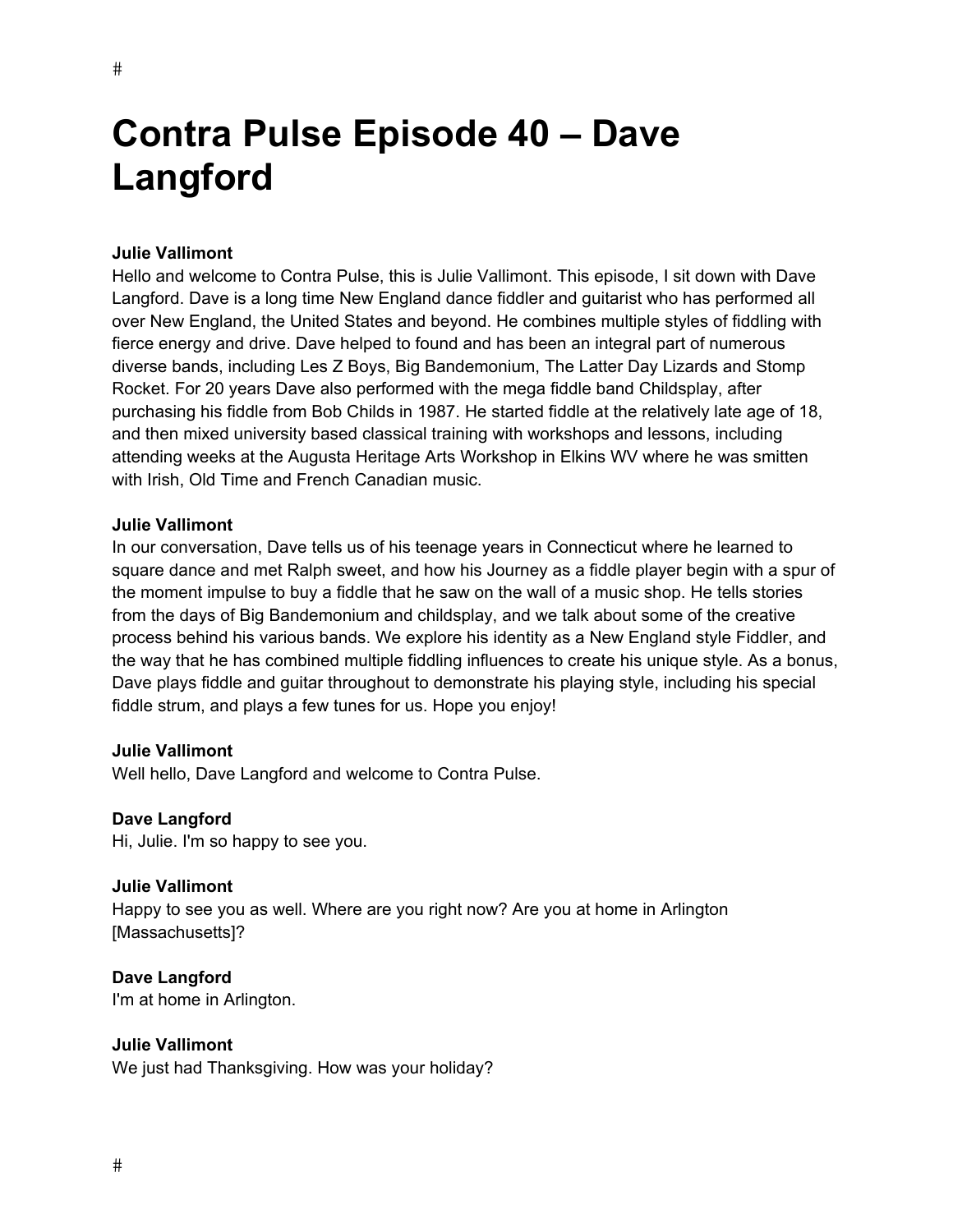Holiday was was very good. Very quiet.

#### **Julie Vallimont**

Did you used to play dances around Thanksgiving? I saw on Facebook a lot of nostalgia for the night before Thanksgiving dance and things like that.

#### **Dave Langford**

Yeah, there were a few different events that happened before Thanksgiving. One specifically, I remember was Steve Zakon-Anderson would always do something in Peterborough. I think that was the night before Thanksgiving.

#### **Julie Vallimont**

So fun. Steve likes to call and he likes to cook and he likes to organize dances so maybe Thanksgiving is one of his favorite holidays. You get everything all in one. I know you as a fiddler, and from when I used to live in the Boston area, but I would just love to start from the very beginning as to how you got started playing fiddle and how you ended up playing for contra dances. I think of you as someone who's been in a lot of different kinds of bands over the years, a wide variety.

#### **Dave Langford**

Absolutely.

# **Julie Vallimont**

You know, like the Latter Day Lizards and Les Z Boys I remember seeing a few times but then also Childsplay. I was just reminiscing about Big Bandemonium. I used to dance to Big Bandemonium all the time. Such a fun band.

#### **Dave Langford**

That was an amazing band, it was amazing to be part of.

**Julie Vallimont**  And now you have Stomp Rocket.

**Dave Langford**  Indeed.

# **Julie Vallimont**

With **Glen Loper and Bethany Waickman from Maine.** 

#### **Dave Langford**

Another wonderful band. I saw those guys last weekend. We got together and spent the day playing. We have a little project we're working out. I won't say a lot about it but we had a great day working together.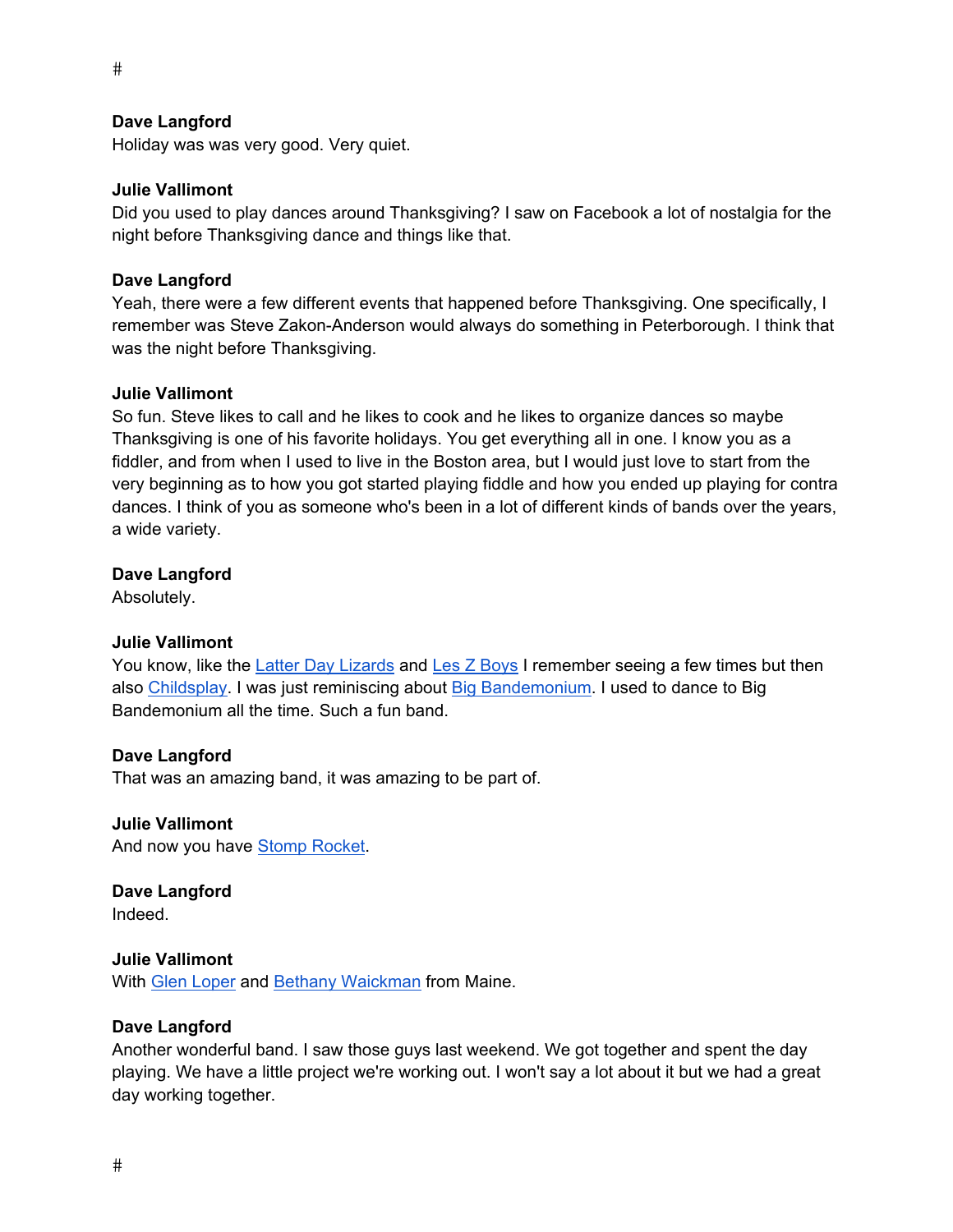Oh, that's so exciting. I miss them. I'm jealous, [laughter] jealous of how you come up with tunes and what it sounds like and what your project's gonna be. But, no spoilers, we'll have to wait to find out together what it is.

#### **Dave Langford**

That's right.

#### **Julie Vallimont**

So how did it all begin?

#### **Dave Langford**

So it all started really before I was born. When my mom was pregnant with me, my parents went to the New England Folk Festival so I was there actually before I was even born. And in those days also my mom and dad were going to Ralph Sweet's Powder Mill Barn in Hazardville [CT] and taking square dance lessons. And then once the kids started coming, and there's three of us, they really got out of that and they didn't do very much of that. Although, when we were growing up, we used to go to the house of a guy named Chet Case who had dances in his basement. It was very informal. He was a caller and I think it was recorded music. In his basement there was a pillar every six feet so the dancing was challenging, but it was very fun. Dick Tracy, who was Becky Tracy's dad, was part of that scene as well. So Becky and I figured that we were probably there at the same time. Although we were both kids and Becky's younger than me, so we don't remember each other but it's both something we remember doing as kids. So the next thing that happened for me in terms of music and dance was I got involved in a teen square dance club in South Windsor, Connecticut, which is where I lived during high school. There were five towns that formed this teen square dance group. And it was all teenagers, there were no adults involved, except for the caller, who was a guy named Don Swift who loved our group. He loved that teenagers wanted to square dance. He was a fantastic guy, he was a great caller. Once again, all recorded music. We learned all the standard square dance moves, including dip and dive and some advanced square dance moves. Very occasionally, he couldn't make it, and he would get a substitute caller, and so that's the first time I met Ralph Sweet. He would come and call for our teen square dance club, which, I'm not sure if I said, was called the Five Village Teens. So, before that time, I actually started playing trumpet when I was about nine, and I played trumpet for a number of years and played in band and marching band and stuff like that. When I was about 13, I started playing guitar and then I started to sing, and I got together with another guy, and we would go and do coffee houses and different kinds of small folk venues as a duo. And then when I was 18, and I was out of high school, I was working at a factory job before I went to college. I was in a music store and I was there with some friends. We were killing time before we were doing something else. I looked at this wall where there was a fiddle hanging and I walked up to it, and I looked at the price tag, and it was 50 bucks. So I looked at my wallet and I actually had 50 bucks and change. So just on impulse for almost no reason that I can think of I bought this fiddle. It's not something I had been thinking about doing. It was just kind of spur of the moment, I just said, I'm going to buy this thing. The guys that are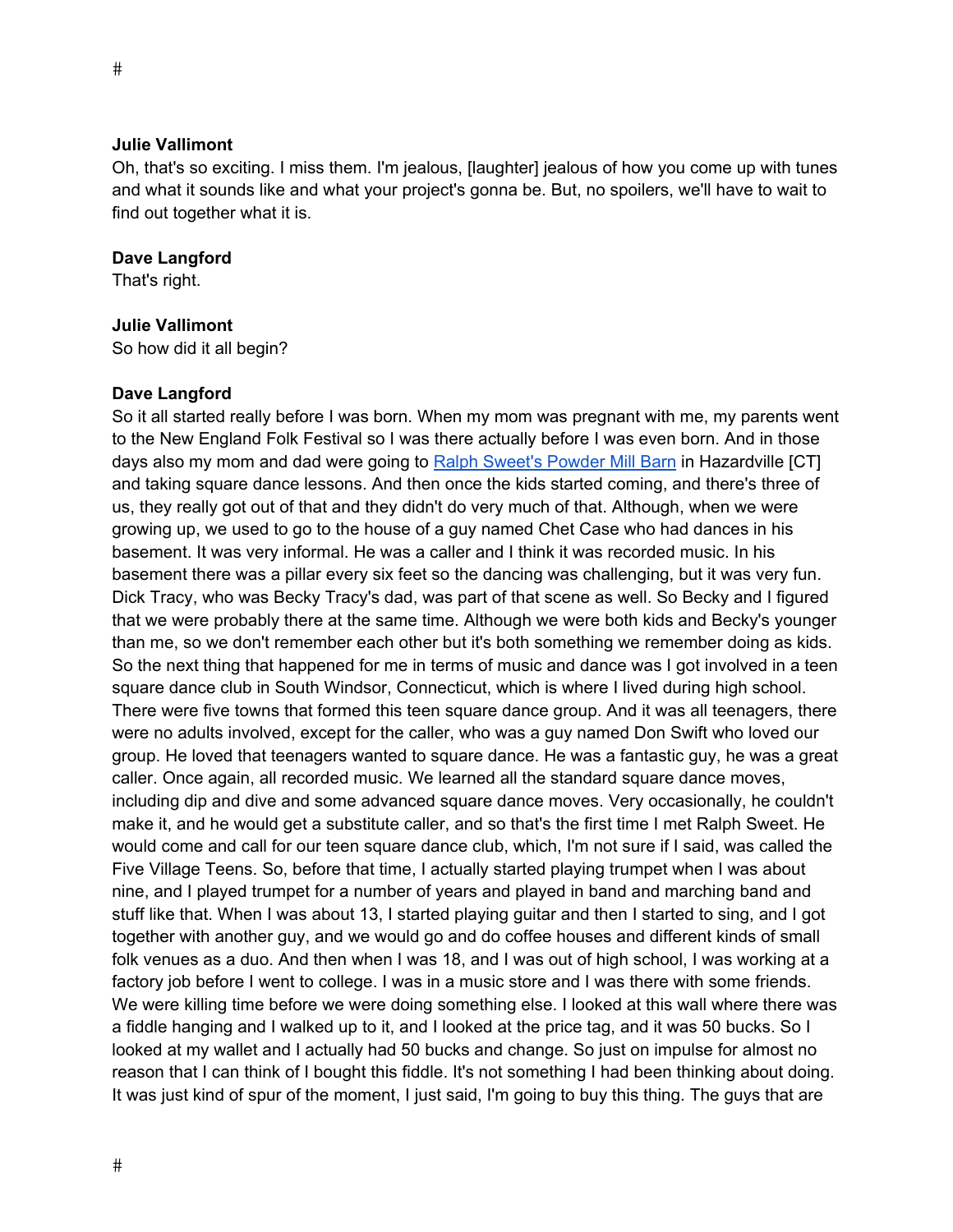with me are all like, what are you doing? I said, well, I'm just buying this fiddle and they thought it was pretty funny. So then I started, you know, I didn't know anything. I already knew how to play guitar, how to play trumpet, I could read music. So I went to a local fiddler, whose name was Will Welling and started taking some lessons from him. And then he moved away from Connecticut and I started taking lessons from his partner, Bill Wallach, who's a mandolin player. And then I met a guy named Max Kabrick, who came to my parent's house to tune the piano. And he saw my fiddle case in the corner and he said, whoa, what do you got there? And I said, well, that's a violin, And he said, oh, can I see? We opened it up and he strummed it a little bit, and then he took it apart and put it back together and it sounded way better. I thought, wow, this guy's pretty cool. He said, Well, you know, if you want to take some lessons come to my shop and I can teach you some things. And so I did take some lessons with him. He mostly taught kids so we played out of these intermediate violin books, like Wohlfahrt, so that was great. I learned a lot from him. At that point, I started going to school at the the Ward College, which is part of the University of Hartford and I started taking lessons with a guy named Abraham Mishkind, who was a concert master in the Hartford symphony and classical violin teacher and taught at the Hartt School of Music at the University of Hartford. I studied with him for a couple years and learned a lot. I was still also learning fiddle tunes and playing some with Bill Wallach. And also during that time I started going to contra dances. I went to a dance where Ralph Sweet was calling and I happened to have my fiddle case, because I'd just had a lesson or something. He saw my fiddle case and said, "Oh, you play the fiddle?" I said, yep. And he said, "Well, do you want to come out to my barn and play with my band some night?" I said, "Yeah, sure, that sounds great." And so I started working with Ralph and he liked to work with young players who weren't very developed, because he wanted you to play a certain way. And so he liked to be able to kind of mold what you were doing. I worked with him quite a bit for many years, just doing dances at the barn, and then all over Connecticut and that was fantastic. During that time, actually, he hired me to do a dance. He said, there's gonna be a couple of people there, Ann playing piano and George playing flute. and I said, okay. When we got there, I realized that Ann was Ann Percival, who I grew up with in East Granby, Connecticut, before we moved to South Windsor. We hadn't seen each other since I moved away from East Granby. And so I walked in and there was Ann Percival. So that was a really fun reunion. And George was George Reynolds, who's a great flute player, and old time fiddle player, too. So anyway, getting back to the the whole narrative of learning to play, after University of Hartford, a couple years there in electronics school, I worked as a technician for about a year, an electronics technician, and I was continuing to play. I had this feeling that I just wanted to be a better fiddle player. And I thought, unless I really focus on this, and really dedicate myself to it, I don't think I'm going to get there. So I came up with this plan to go to the University of Connecticut, because my girlfriend was there. They've got a pretty good music department. I went there and I auditioned for music school. I auditioned for a cellist, and a violist and played the Accolay Violin Concerto [No. 1 in A Minor] and played it really terribly, because I never got anywhere really with classical violin, despite a fair amount of study, just really from starting so late. They listened to me play for a while, and then they kind of stopped me and they said, how long have you been playing the violin? And I said, oh, three years, and they said, well, you've got some spirit, okay. So I actually spent a year as a music student at the University of Connecticut, studied with somebody named Theodore Arm, who is a wonderful player and teacher. I took music history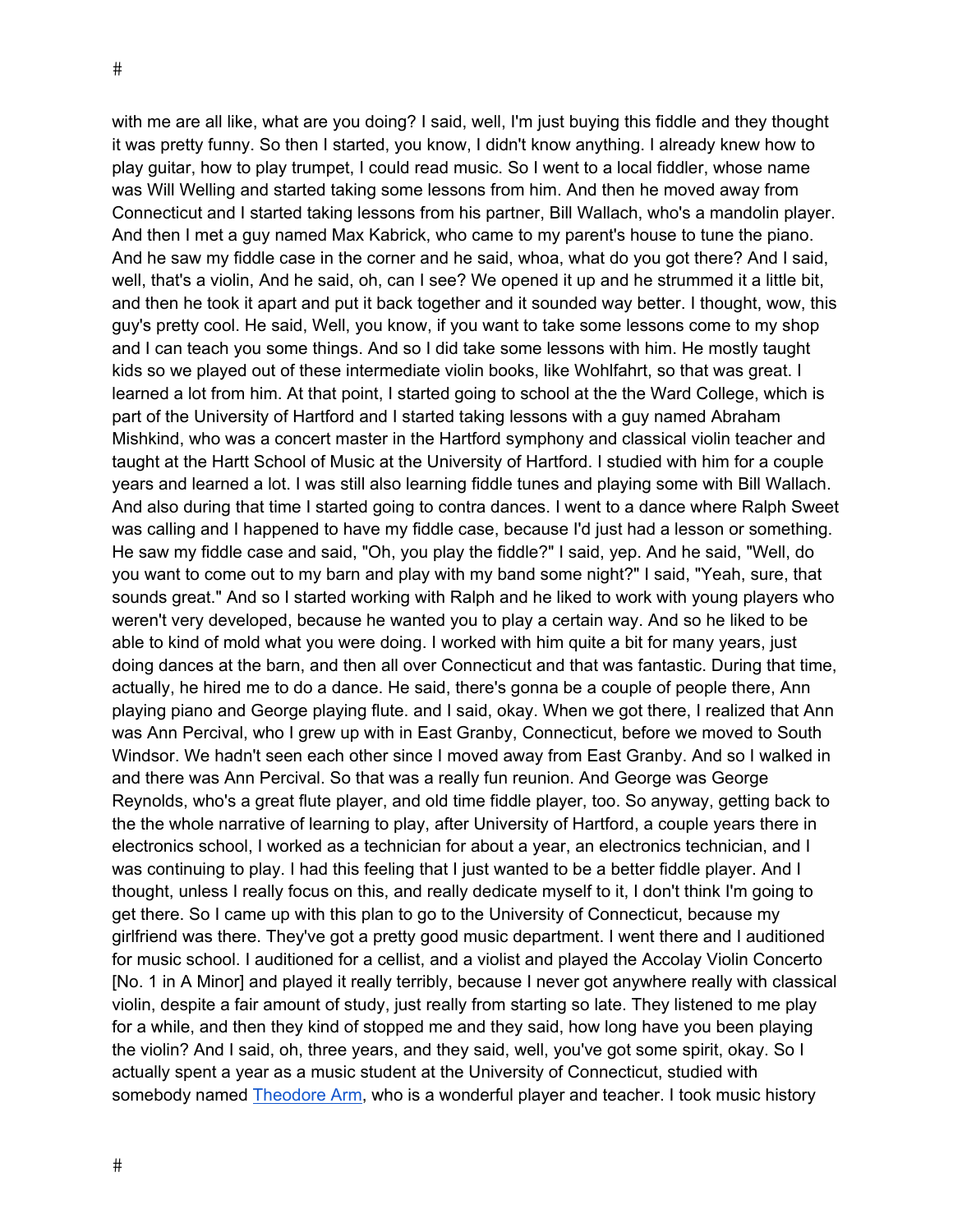and music theory and ear training, played in quartets and played in the orchestra, it was just fantastic. My plan was to do it for maybe a year or two years and then switch back into engineering and that's what I did. So I did it for one year and then I enrolled in the School of Engineering at University of Connecticut and got a degree in computer science hardware and software. Then after that, I moved to Boston and I kept at it, I just kept playing. In one tour that I did, I did down south with this caller Jim Gregory and a couple other players. I ran into somebody who told me about the Augusta Heritage Arts workshop in Elkins, West Virginia, and he said, you really should go to Augusta and I said, why? He said, no, don't worry about it, just go and he gave me a phone number. I called them up and I ordered a catalog and they sent me this catalog and I looked through it. Augusta was having different themed weeks all summer long. I saw one week was called Dance Week and I thought, wow, I like to dance, that sounds good. Another week was called Irish Week, I didn't really know anything about Irish music, but I thought that sounded pretty fascinating. The teacher was somebody called Liz Carroll that I had never heard of. There were two weeks in a row. And so I went to Elkins, West Virginia, and did these two weeks, Dance Week and Irish Week back to back. It was an amazing time. I learned a ton about Irish fiddling from Liz, who is an inspired teacher, and had a big group class. Maybe 40 people or something like that came to work on Irish fiddle with her. In subsequent years, I went back to Augusta a couple times, one for a week with Pete Sutherland, also incredible, really focused on old time music, and then another in 1988 for a week with Johnny Gimble, who's an amazing swing fiddle player, kind of legendary swing fiddle player. Augusta was an incredible place to go, there was a lot of amazing stuff going on at the time in the 1980s. I think my philosophy about it is that you always just have to keep learning, right? Just never stop absorbing new things. I was lucky enough to have some workshops and private lessons with Bruce Molsky at one point. Also that was probably more more like the 1990s. So that's really, that's kind of how I got into it.

#### **Julie Vallimont**

Was the first contra dance you played through Ralph Sweet at his barn?

#### **Dave Langford**

I think so. Yep. I think that's right. Yes.

#### **Julie Vallimont**

How did you get involved in the dance scene in the Boston area when you moved there?

#### **Dave Langford**  Well, that's a good question.

**Julie Vallimont** 

Do you remember?

#### **Dave Langford**

It was a long time ago. I did meet some musicians. I think I just found out about dances that were happening. So, at the time there was a Thursday dance at the VFW in Cambridge and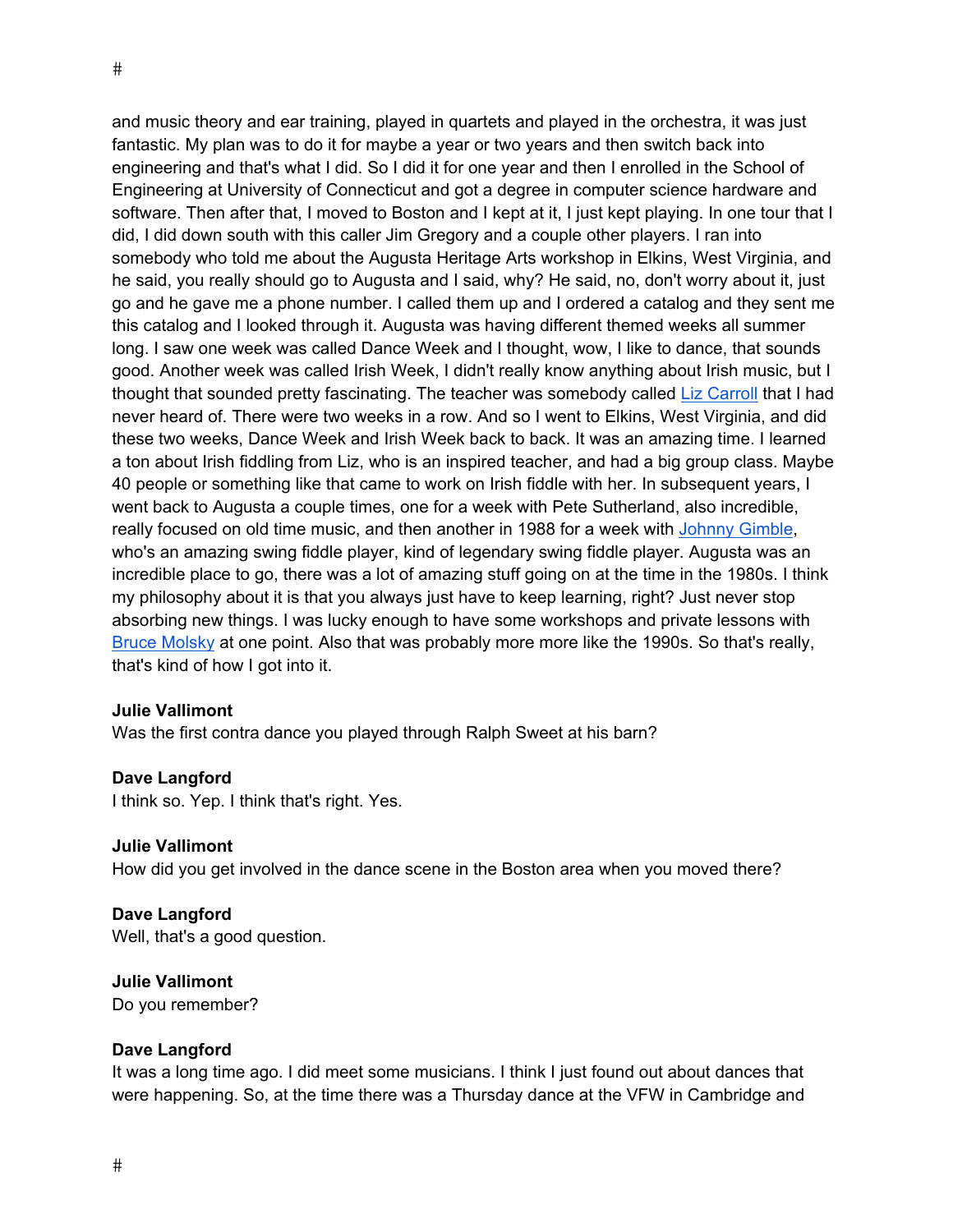there was a Monday dance at the Scout House in Concord. I think I read about those, and I went to those and I started meeting people. I met some musicians and started getting together and playing with different people and actually started forming a few bands, some of which had some staying power and some of which, you know, not so much. I do remember one band called the Minor Planets, which I think maybe did one gig at the VFW which included Dave Surette, Sam Bartlett, Kate Barnes and Larry Unger.

# **Julie Vallimont**

Wow, that's a fun group of people right there.

#### **Dave Langford**

That was a cool one night stand band. I also had another band with Larry Unger and Sarah Seward, who's a guitar player, mandolin player and that band was called the Nashtones and played around quite a bit during that time. I also played with Debby Knight and Jack O'Connor a bunch. I think there's actually some YouTube video of us playing for some dance near the Constitution, that ship in Boston Harbor with a dance group. I also remember going to New Year's Eve parties where Kate Barnes lived in Winchester and got to be good friends with Kate, which eventually led to the formation of the Latter Day Lizards, which was more like 1997 when that happened. I was also doing a bunch of playing with Bill Tomczak, he had a third Friday dance in Greenfield. And so we would do that, many times it was with Mary Cay Brass, I think that group was called Mosaic. Well, so something happened in the early 1990s which put a stop to everything for a while, which is that I had quit my job to really focus on music, and I was playing a lot of guitar. I developed tendinitis in my left arm, left forearm. I had to basically cancel all my gigs, and I wasn't able to play for the next year and a half.

# **Julie Vallimont**

Wow. So that's the hand that you fret the chords with?

# **Dave Langford**

Exactly. Yeah. It was a really challenging time. People still remember it and still ask me about it. They'll say, Oh, how's your tendinitis doing? I'll say, well, I haven't had any trouble since about 1993. But it was a really big deal at the time. I mean, it was really tough. I did try many, many different sort of cures, you know, icing and heating and Ibuprofen, and I went to see a lot of different doctors. For many months I didn't use it at all, I just had it in a sling. Early on, I got some acupuncture, and that didn't seem to help. Later on, like, a year later, I went to a new doctor and that doctor said, Well, have you tried acupuncture? And I said, yeah, it was quite a while ago. And he said, Well, acupuncture is better for chronic problems and you should really try it again. So I went to an acupuncturist that I knew, I was friends with her family. It cured me completely in over a period of about three months.

# **Julie Vallimont**

That's incredible.

# **Dave Langford**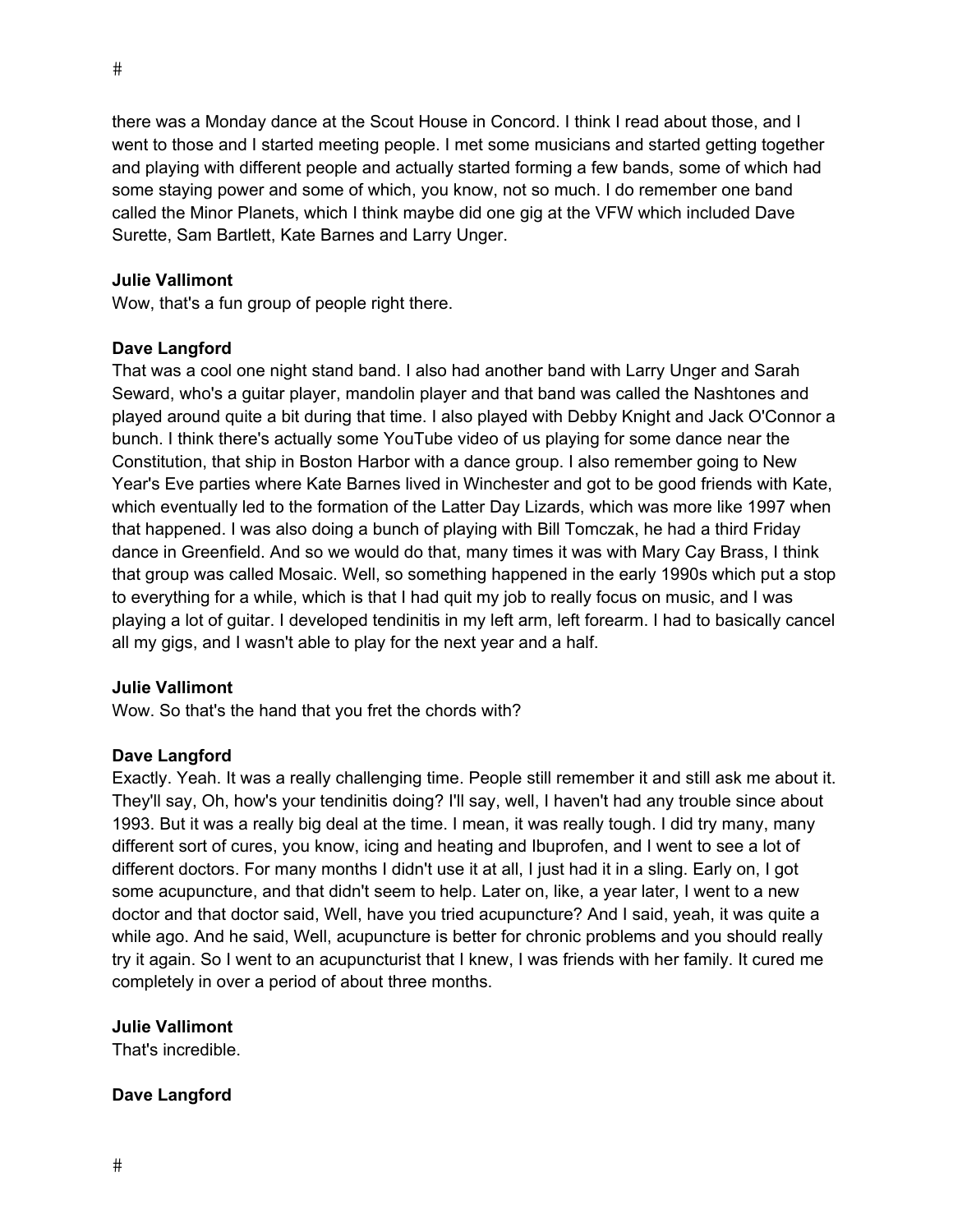Just really amazing, so I started with this level of pain that was in my forearm for a year and then as she treated me, the pain just lessened and lessened very steadily until it was just gone.

# **Julie Vallimont**

Was that affecting your other daily life activities too?

# **Dave Langford**

Very much so because I had quit my job as a computer programmer. I found some work for a guy that made muffler software. And all he wanted me to do was read the programs and find problems with them so I didn't have to do any typing. So that was great. I also learned to use voice recognition software a bit as well. So yeah, that was a challenging time. When I very first started playing fiddle again after being injured, I learned to play just touching the strings, I didn't press the strings at all. I played like that for something like three months and it sounds terrible because you're not pressing the strings. It just sounds like bad harmonics, you know, or something. It was a great way to start. Then I just started pressing a little harder and a little harder until I was pressing just hard enough and I kept it there. It actually improved my fiddle playing quite a bit to have that little lighter touch. People who heard me play after not playing for a long time would say, You sound better, how is that? You haven't been playing. I believe it was kind of learning to play again with a very light touch. When I went back to guitar I started playing DADGAD because you can play in DADGAD using kind of less fingers, you don't have to do barre chords.

# **Julie Vallimont**

Yeah, for our listeners, DADGAD is D, A, D, G, A, D tuning and it has a lot of open strings and basically almost any shape sounds kind of good. Doing barre chords and standard tuning can be hard on the hands at least it was for me. In DADGAD the shapes are easier. You don't have to fret as many strings at once and you don't have to contort your hand into all these weird positions unless you want to, you certainly can if you want to and people do, but you don't have to. Right?

# **Dave Langford**

Exactly. And so there's one finger chords and two finger chords that all sound fantastic. So you can do a lot and kind of use very little of your hand muscles. And since I was worried about reinjury I just really wanted to take it easy for for a while.

# **Julie Vallimont**

Did it change your guitar playing for dances when you switched from standard to DADGAD? Does it change the way you think about chords and harmony?

# **Dave Langford**

Yeah, it does. It certainly does. I mean, because in DADGAD, there's a lot of harmonies that just come from how the strings are tuned. There's a lot of interesting chord tones that work their way into more standard chords. I think it definitely did change how I play guitar for dances.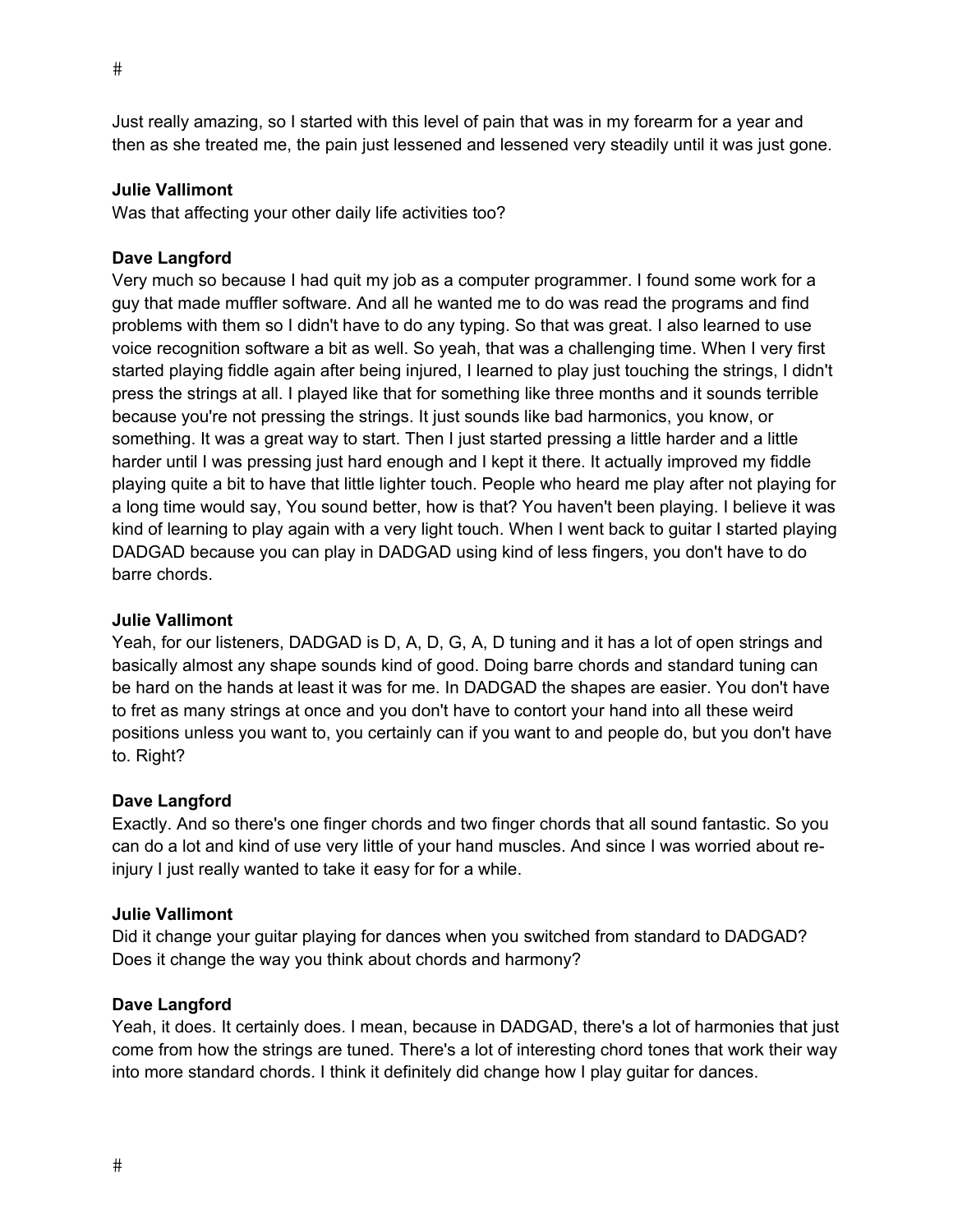I mean, that's certainly a sound that's very common in Irish music these days but not so much in old time music. There are a lot of contra musicians who play DADGAD guitar or standard, it's like they're both welcome in contra dancing, because we're sort of a cross genre tradition.

#### **Dave Langford**

Absolutely. Yeah.

#### **Julie Vallimont**

So glad you recovered. I mean, there are so many musicians who get repetitive use injuries, and some of them are from music. Some of them just happen in the rest of their life. I think there's also a lot of overlap between contra dance musicians or callers and people who do computer science or typing kind of activities and other things. So there have been folks who have overuse injuries related to being at a computer all day that then affects their ability to play.

#### **Dave Langford**

I had one computer job where we were using a piece of software where the interface was almost all mousing. I injured my right wrist doing that, I'm right handed, but I switched to mousing with my left hand and I still mouse left handed today.

#### **Julie Vallimont**

Wow. Save your right hand. That would be hard at first. But you know, there are people who have injured their hands and then have had to learn to play fiddle backwards or guitar backwards and re-taught themselves to play fiddle the other way, you know?

# **Dave Langford**

Very true. So that was early 1990s. And I think to kind of continue...

# **Julie Vallimont**

Yes. Onward, we still have a lot of your life left. We haven't even cracked the surface yet.

#### **Dave Langford**

There you go. So continue the chronology, in the 90s, well, Childsplay started in 1988. That was the first Childsplay concert that I participated in. It was maybe the second one that ever happened and that was in the Boston area and there were 13 fiddle players. So for those folks that have not heard of Childsplay, Childsplay is an ensemble made up of a lot of people who play fiddles made by Bob Childs, who lived in Cambridge at that time, lives in Arlington now. Bob has made quite a large number of fiddles and the group Childsplay has gone up and down in size over the years. So that first year 1988, first year in Boston anyway, there was 13 fiddlers. And at its zenith I think Childsplay had 24 fiddlers, and also maybe 10 or 12 backup musicians including piano, guitar, a couple of cellos, and including some dancers. They put on these kind of massive shows with 30 plus people, and people doing sound and lights and a stage manager. And so Childsplay was, for a while, a very large enterprise. But it was a really wonderful thing to be part of. There's lots of fantastic and amazing musicians that I got to play with over many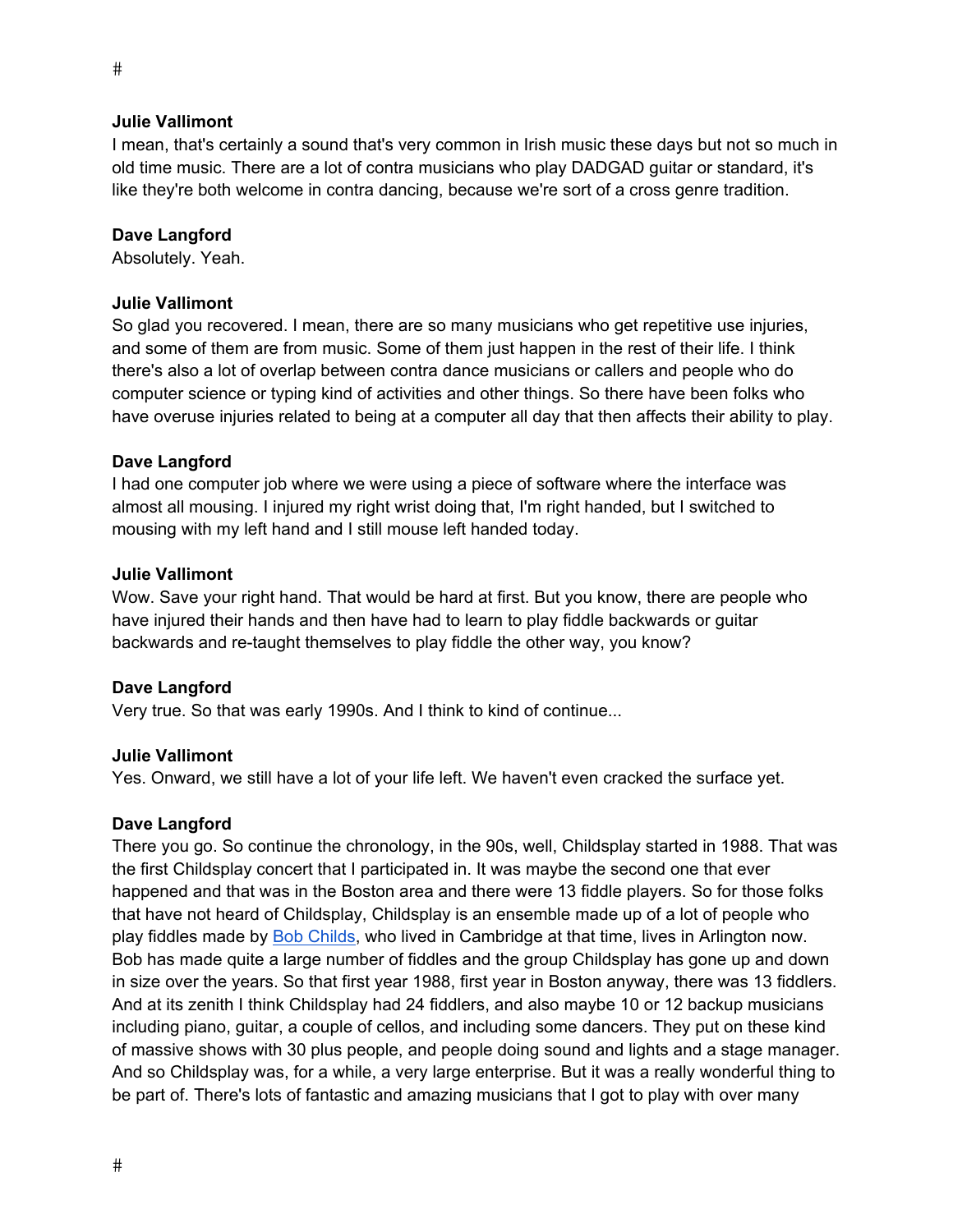years of doing Childsplay. One year we went to Sweden, and we played at the Falun Folk Music Festival in Falun, Sweden, and got to hear lots of fantastic Swedish fiddling and got to know some great fiddlers. Some of those fiddlers, like half a dozen, came back and did concerts with us the next year. So, there was a lot of really amazing things that happened over the years. I did Childsplay for about 20 years. Around 2007 or so I stopped doing it, because it just got to be too much with my work schedule. But it was a wonderful thing to be part of, Childsplay made a number of recordings and I played on a couple of those. That was really fun.

# **Julie Vallimont**

Yeah, so somewhere along the line, you clearly made the switch from your \$50 fiddle to a Bob Childs fiddle at some point.

# **Dave Langford**

I did, that was 1987. Bob actually made that fiddle for somebody else. I was at his house one day, and he had just finished it and it had dried and he said Dave, you want to try this new fiddle I just made. I said okay, and I played it, and it blew me away. I said if for whatever reason this person that ordered this fiddle doesn't buy it, then I will buy it, you've got a buyer. So that actually came to pass, the other person didn't end up taking it and I met Bob for lunch one day and gave him a check and he gave me the fiddle and it's a wonderful instrument. I think it has a low sonority. It kind of has a dark sound and a beautiful low end. Occasionally people will come up to the stage and say, who's playing viola up here? I really love it. I think in the first 10 years that I played I probably had 8 or 10 fiddles. As you get better you want a better instrument, so I kept trading up and trading up. Then when I got this fiddle from Bob that was it for me.

# **Julie Vallimont**

So this fiddle has been your companion for a long time.

# **Dave Langford**

Absolutely.

# **Julie Vallimont**

What the adventures it has had. I'm sure it would have a lot of stories to tell.

# **Dave Langford**

It's traveled the world for sure.

# **Julie Vallimont**

And done all sorts of crazy things. How did you know Bob? Sounds like you knew him before you bought one of his fiddles.

# **Dave Langford**

I did well, and I don't remember exactly how I met Bob.

# **Julie Vallimont**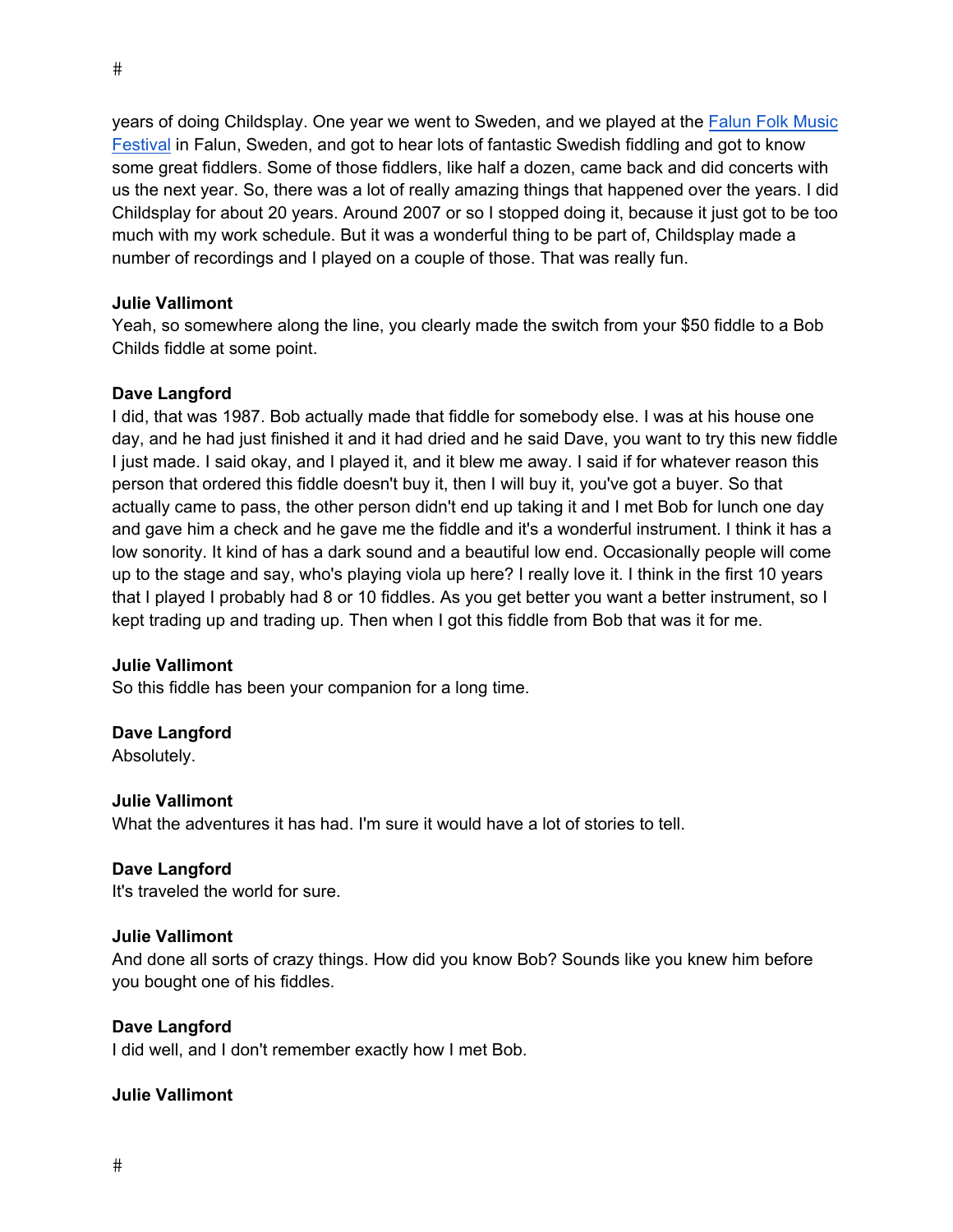That's kind of how the scene works.

# **Dave Langford**

Yeah, exactly. It was just all of the different folks that were involved with the scene at that time. Yeah, I don't remember exactly how we met.

# **Julie Vallimont**

So let's talk a little bit about your fiddle style. Because I think of you as someone who plays lots of different kinds of music, including for English country dance, not even like contra dance tunes, you know, you play a little old timey, you play a little Irish, you play whatever else is on the menu. What is your home style? How do think about your fiddle style?

# **Dave Langford**

I think I'm a New England style fiddle player. That's how I think of myself. But I think part of being a New England style fiddle player for dances is that you gravitate toward lots of different styles. In the 1980s Yankee Ingenuity was playing Monday night dances [at the Concord Scout House], that was a really hot dance at that time, really crowded and really popular. Those folks were basically seeking out different styles of tunes and different styles of music. When you worked with callers that's how you worked. So the caller would say, Play something driving like an old time tune, or play something bouncy like a French Canadian tune, or play something smooth like an Irish tune. So that was basically the language that a lot of different callers used to describe the feel that they wanted for the dance and so that's what I did. I just pursued all those styles of music. I don't think of myself as an old time fiddler, or an Irish fiddler or French Canadian fiddler. Although I try to sort of bring out elements of those styles when I play but I really think of myself as a New England player. That's really my roots.

# **Julie Vallimont**

Do you play New England tunes?

# **Dave Langford**

Absolutely. Yeah. I love New England tunes like Temperance Reel, for example. That is something in the Latter Day Lizards we'd call the old way. And so more often than not, when we're just starting the night, we'll say Well, how do you want to start and somebody will say, oh, let's start old way and that's Temperance Reel. But you know, Growling Old Man, Grumbling Old Woman, I love to play that tune. There's just so many. Anything out of the New England Fiddler's Repertoire. It's like that's really the bible. And also chestnuts like Money Musk, Petronella, Opera Reel, tunes like that.

# **Julie Vallimont**

It's interesting how having an identity as a New England fiddler can mean a few different things. Like it could be someone who plays only New England tunes in the old style. Or it could be someone who plays contra dances and plays all these different genres. Which I feel like is very common in contra dancing now, like that is now the quintessential New England fiddler is somebody who does a little bit of everything.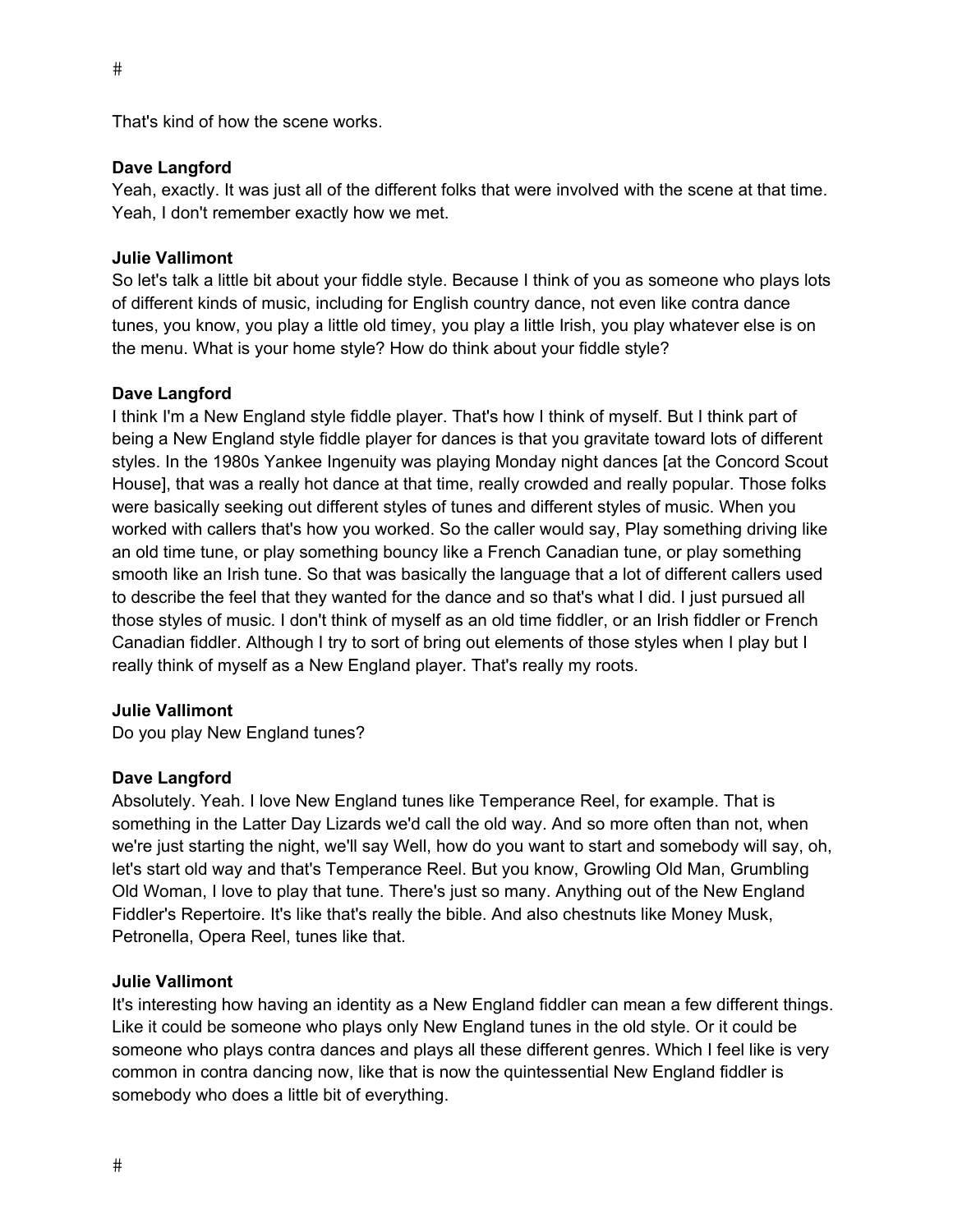Exactly. Yes. I do think that that was encouraged by callers, right? Because the callers know that part of having a successful evening is to have variety in the dances and variety in the music. And so I think a good caller will try to get that from a band, right? Try to get some different moods from the band.

#### **Julie Vallimont**

So, you think as bands started incorporating Irish tunes and other genres into their playing, the callers started picking up on that, and kind of changing what they were asking for, or started matching dances and tunes that way?

#### **Dave Langford**

Yep. I do think that. I think that that started in the 1980s. I could be wrong about that but I think that was all happening in the 1980s.

#### **Julie Vallimont**

Yeah, that timing seems right, from people talking about the early days of Swallowtail or Wild Asparagus or Fresh Fish, or a lot of other bands that were bringing in these other genres of tunes like Irish music into the contra dance repertoire.

#### **Dave Langford**

Yes, definitely. I remember one of the years that I went to Augusta, Swallowtail was there and there was a band called Critton Hollow that was there as well. Critton Hollow did a fantastic spoof on Swallowtail. Where they tried to be like... Critton Hollow plays old time music and that's pretty much all they play. So they just sort of hunker down and play the tune. But they worked out some tune where they worked in all sorts of different things like tearing paper as a transition. Like, the sound of tearing paper to go from one tune to the other, or banging trash can lids together. Or they just came up with all these different ... and it was a very loving spoof on Swallowtail, it was fantastic.

#### **Julie Vallimont**

So would they actually tear paper in front of a microphone?

# **Dave Langford**

Absolutely, yeah.

#### **Julie Vallimont**

So they would bang a trash can, like in real life during a transition. That's pretty funny. Yeah, because obviously contra music also switched to this kind of high drama mode that we occupy a lot of our time in today which it didn't necessarily used to be. Like, exciting transitions and dramatic tune shifts, and all sorts of stuff like that.

# **Dave Langford**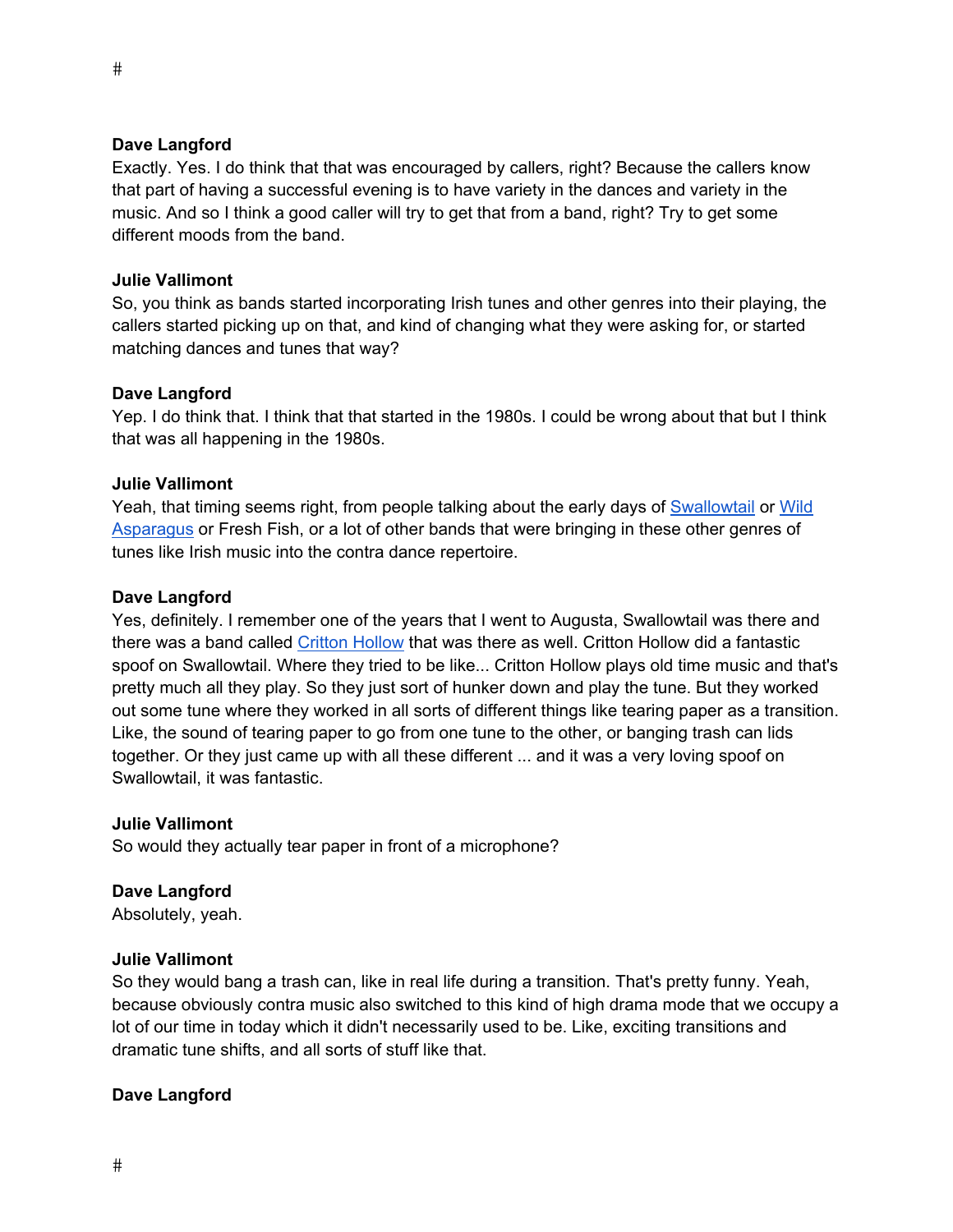Well I think there's a lot of parts of the country where people play old time music and it doesn't change a lot. You know, they start the tune and they just play the tune as many times as the dance goes and then it's done. So when you go to a part of the country like that with a New England band, who's doing all sorts of dynamics, and all sorts of different styles and moods people really do enjoy it.

# **Julie Vallimont**

Yeah. When thinking about your fiddle style, since you kind of play all these different styles of tunes in a sort of New England way, how has that affected your fiddle playing over the years? Like, do you know, Oh, I do this thing from old time, and I do this thing in my bowing from Québécois. Like, do you think about it in that way?

# **Dave Langford**

A little bit. Yeah, there's things from old time fiddling. For example, one of the things I learned from Bruce Molsky was to play near the frog a lot. That's a place that a lot of old time players played down at the bottom of the bow like that. You get a lot of power at the frog, because that's where your hand is. So it's the weight of your hand and the weight of the bow is all there, as opposed to at the tip where you just really have the tip of the bow, which is really light. I do think that after I played more and more old time music I started playing down near the frog more. It also allows you to do very rhythmic things with the bow. So your hand is like a fulcrum and you can change the position of your hand very easily when you're close to the frog, and that allows you to do some very rhythmic and almost percussive things with the bow when you're doing accompaniment or even when you're playing the tune.

# **Julie Vallimont**

Yeah, because your fiddle style is so fun. It's like just a powerhouse. You're just chugging along and it is very rhythmic and you accompany things in this whole fun way that I don't see a lot of other people do. Like, first of all you actually strum the fiddle sometimes. You literally turn it sideways and strum with your fingers.

# **Dave Langford**

That's true.

# **Julie Vallimont**

Where did that come from?

# **Dave Langford**

That's a really good question. I don't recall how I started doing that but I agree. It's something that I do a lot now and it's not something that I see a lot of other fiddle players doing. What I do is actually, I use one finger so it's just my index finger on the right hand. So on the way down, the nail is hitting the strings, and on the way back up, it's just the soft part. It's almost like a banjo uke sound. It's like banjo uke goes, wukka wukka. That kind of sound. I could actually demonstrate a little bit.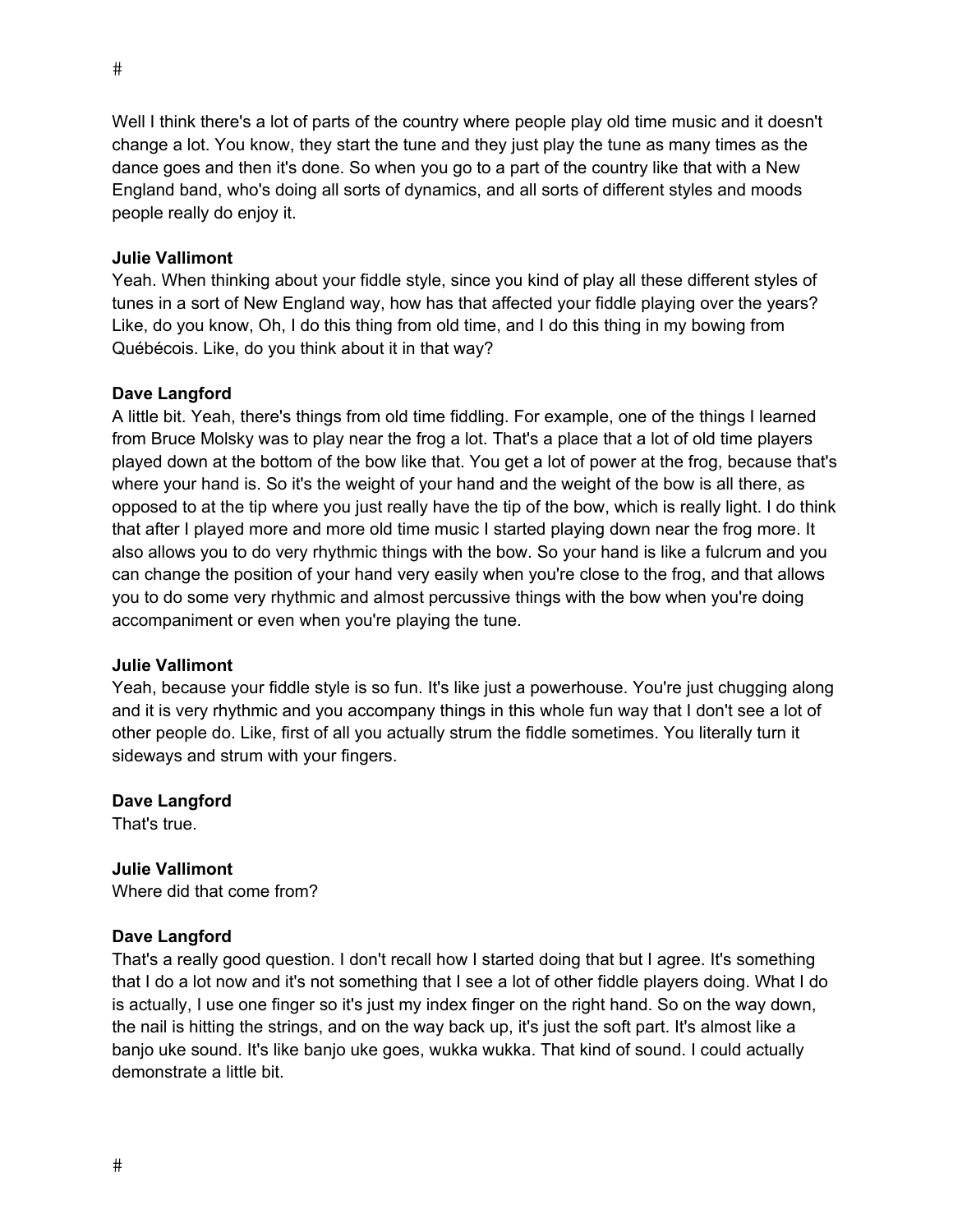Yeah, demonstration time! Besides we have to hear this fiddle that we've heard so much about. [Dave strums his fiddle with his fingers a few times.]

#### **Dave Langford**

So this is just really one finger, just my index finger. And it's strumming kind of over the fingerboard. I wouldn't strum where the bow goes because that's covered with rosin, and so you get rosin all over your finger. Just as you need rosin to play with the bow, rosin is bad when you're trying to strum, so I'm playing more up the fingerboard to where the neck meets the body of the fiddle. [Dave plays an upbeat strumming pattern on his fiddle with his fingers.]

#### **Julie Vallimont**

So fun. And you do that with your fiddle in standard tuning, do you ever cross tune it?

#### **Dave Langford**

I do cross tune to play certain tunes. So I'll cross tune to A or cross tune in a D tuning or in a G tuning. For strumming it doesn't really matter how the fiddle is tuned because you're just playing a lot of octaves and chord tones and so you can do that. You can strum no matter how the fiddle's tuned.

#### **Julie Vallimont**

That's cool. How about other things that have affected like your bowing? Do you play with a lot of double stops like they would in old time music?

# **Dave Langford**

I do. Yeah, absolutely. That's kind of accompaniment as well.

# **Julie Vallimont**

And then playing French Canadian tunes, do you change your bowing at all when you do that, or Irish tunes?

#### **Dave Langford**

Yes. So one thing, it's kind of a small thing that I learned from some workshops with Lisa Ornstein, was that repeated bows on the same string can kind of mimic the sound of the accordion. So accordionists do that a lot when they just play, [Dave imitates the sound of four notes in rapid succession], like, you know, 1 2 3 4, but it's all the same note. It's a very accordionistic thing. I play for example, Célina is a Canadian tune that I learned from Lisa Ornstein and it has that at the end of the phrase. You just play 1 2 3 4 and it's all the same note, and it's four separate very percussive bows.

#### **Julie Vallimont**

Can you play that for us? I love that tune by the way, such a happy tune. [Dave plays Célina, ending with those four repeated bows]. Yeah, you know that reminds me of the sound of those older recordings from Québec, like the old style ones. Such a great sound.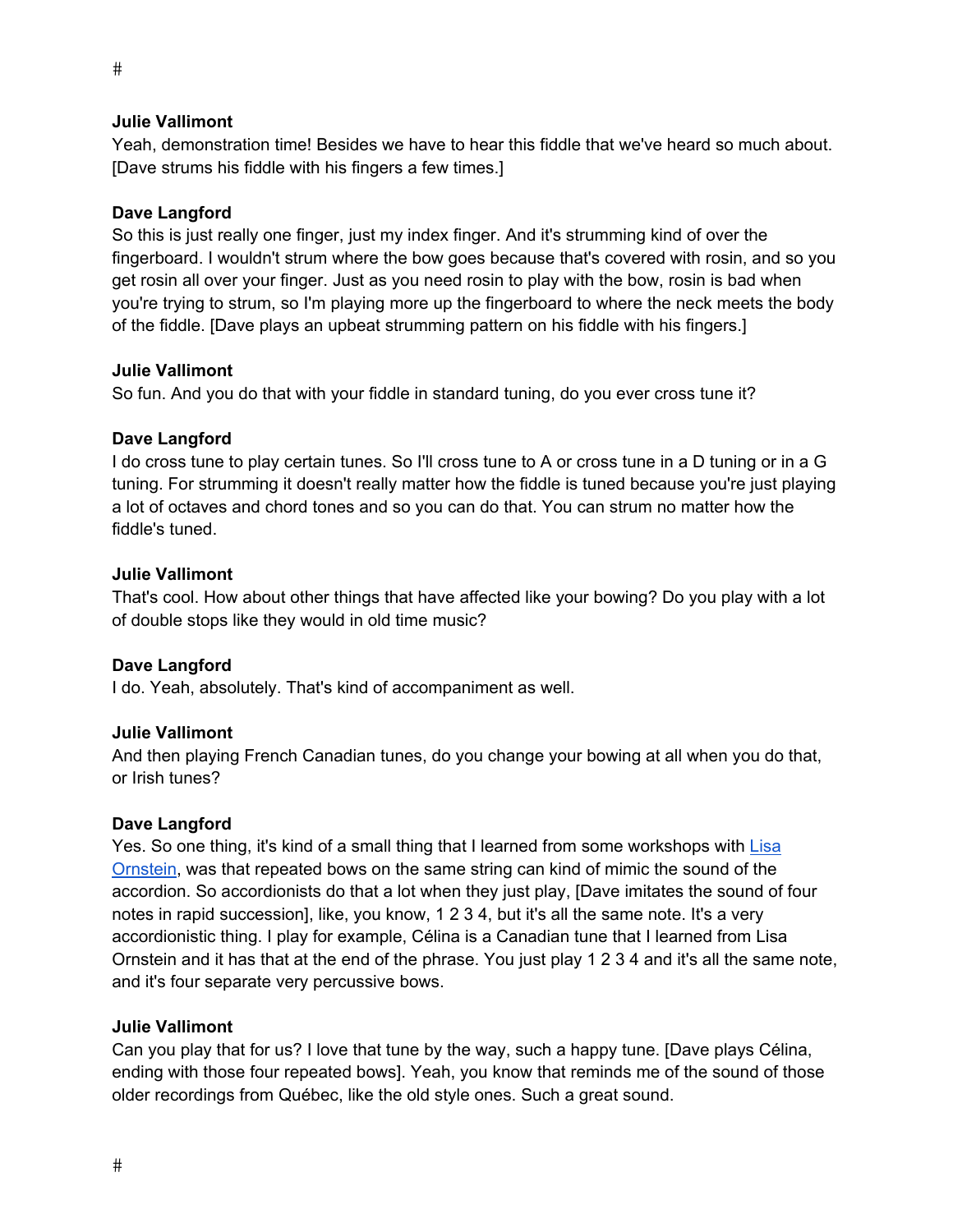It's a good sound and it's really great for dancing, because it's super rhythmic so you can really stomp to it.

#### **Julie Vallimont**

So we could talk about repertoire, and this whole conversation we could have about like, do you need one tune, or do you want a medley? And how do you do it, how do you pick tunes? Watching you and your various bands, you all like to have fun with one tune for a long time which is really fun. So tell us a little bit about your thinking and approach to that.

#### **Dave Langford**

Well, I think the one tune ethic came out of the Latter Day Lizards.

#### **Julie Vallimont**

That's you and Kate Barnes and Bill Tomczak just for reference for folks.

#### **Dave Langford**

Yes. When we started playing, which was in 1997, we were doing more medleys and I think a lot of bands at the time were just playing medleys. That band is very improvisatory. So everybody likes to improvise and have a good time with a tune. What we found was that more and more, as we played together, we weren't getting to the second tune, and we never got to a third tune. We would start playing and then we'd be having a great time and then all of a sudden, the caller would say okay, three more times. And we'd say, Well, we didn't do our second tune and after a while, we just kind of gave up on the second. So occasionally we will play a second tune but mostly we just play one. We have two recordings with that band. The first one was in 2002, Sleeping on A Rock. And there's more medleys on that recording and there's a few single tunes, but we did do a number of medleys. And then on the second recording, which we made in 2008, I don't think there's even one medley. I'd have to look but there's not many. As a result of that, I think we got better at creating lots of different moods with one tune, and lots of sections, and lots of different feels. It's not uncommon for people to come up to us after a dance and say, what was that second tune?

#### **Julie Vallimont**

[Jokingly] I love when you change tunes in the middle.

#### **Dave Langford**

But it was really just a mood change and like any improvisational approach, some of the stuff that we do works, to us, amazingly well, and then some of the stuff just fails and then we think Well, okay, we won't do that again. But I think being willing to fail is necessary.

#### **Julie Vallimont**

Absolutely. So imagine that you are playing Temperance Reel for 10 minutes straight. What are some of the kinds of things that might happen during that 10 minutes with the three of you?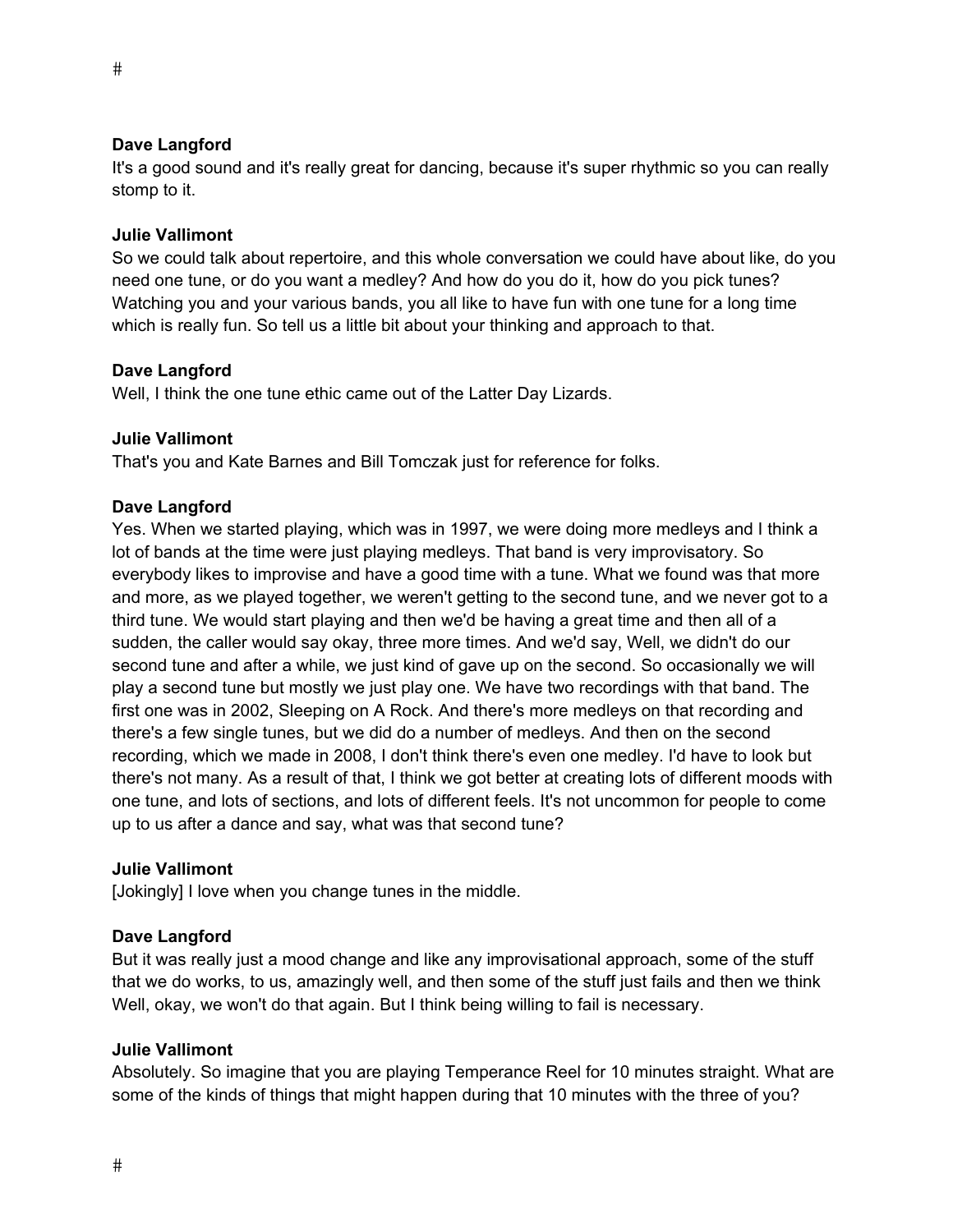So, first of all, not playing the melody. So we wouldn't play the the actual tune Temperance Reel, we'd play something that resembled Temperance Reel and kind of had a nod to Temperance Reel, but it was really something else that fit the chord changes. So that's one thing. Another thing could be trading between, for example, Bill Tomczak and myself might trade the melody back and forth or trade improvisations back and forth so that's another thing that you could do. A rhythm break, you know, one time through and there's no melody at all, and everybody's just doing something rhythmic or sitting out that time through. There's so many things that you can do, even alternate chord changes that's something else that you might hear.

#### **Julie Vallimont**

Yeah, you could probably do just melody. Do you do feet while you play?

#### **Dave Langford**

I don't. My feet do a lot when I play.

#### **Julie Vallimont**

I was gonna say, when you watch you, they're doing stuff.

#### **Dave Langford**

They are but it's not necessarily the most rhythmic stuff if you put a mic on it. People often ask if I want them to mic my feet, I always politely decline. I think I do play better when I let my feet just do whatever they want to do. So that's kind of where that comes from, is that they're just doing their own thing. But it's not necessarily super rhythmic. It's not like classic French Canadian footwork.

#### **Julie Vallimont**

Yeah, they do kind of this shuffley thing. I feel like playing rhythmically as a dance musician, it's obvious that you're feeling the rhythm in your whole body. I feel like anyone who's a good dance musician can tap into that feeling. It's not just coming out of your hands and your arms. It's like your whole body. It's like you're empathizing with the dancers, in a way by feeling the rhythm in your body as you're playing for them.

#### **Dave Langford**

Absolutely.

#### **Julie Vallimont**

It also looks fun. You know, it's like, if you look up on stage, and the band's having a good time, and they're dancing around up there too, definitely looks fun, adds to that environment.

#### **Dave Langford**

I think that makes a big difference when a band is having a really, really good time. I think that makes a huge difference for the dancers. That definitely happens with the Lizards, for sure. I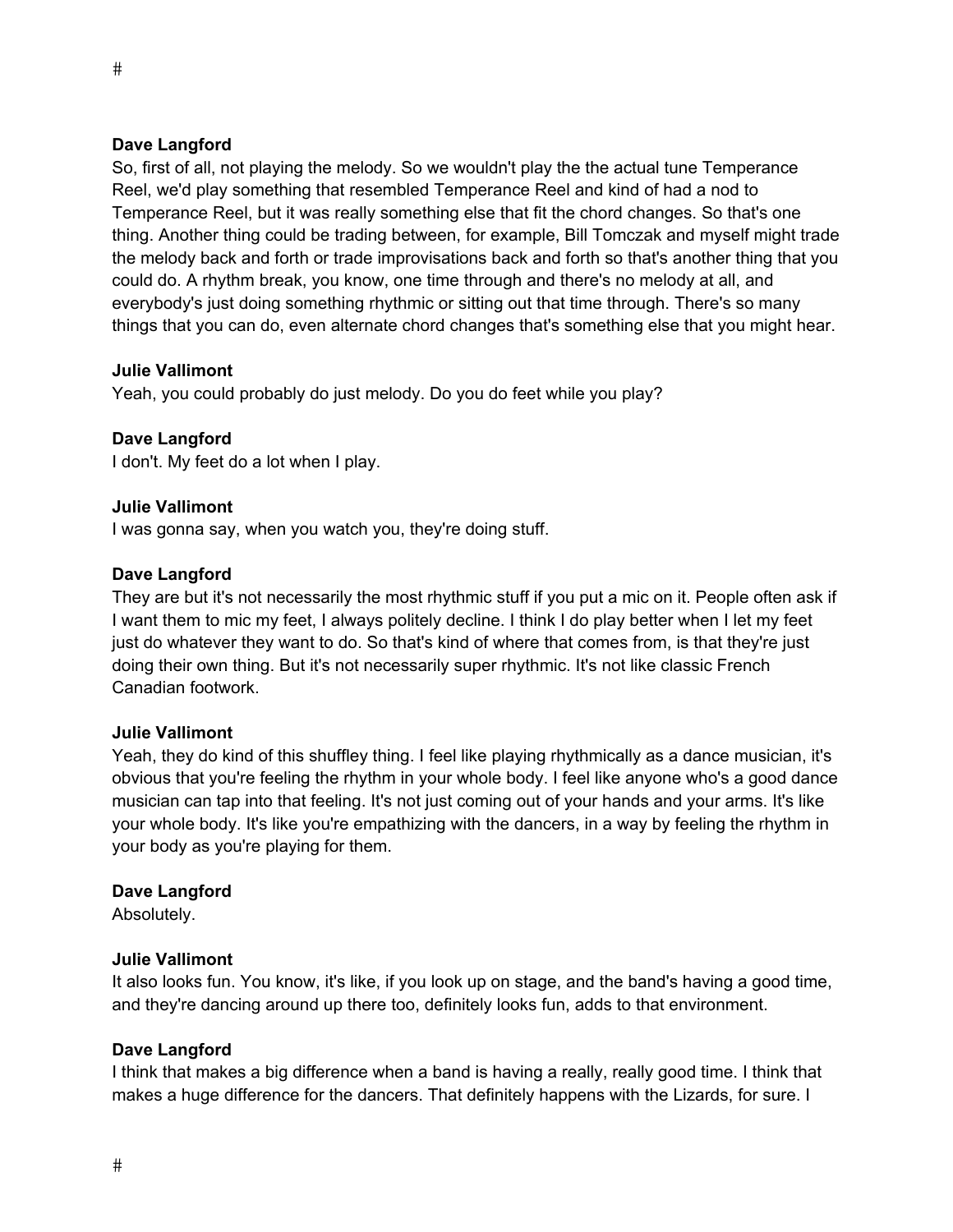think most of the bands that I'm lucky enough to play with, we have a lot of fun, because that's why we're doing it.

# **Julie Vallimont**

That's right, it comes to that improvisatory spirit. When you're fiddling in front of dancers, what kind of things are you paying attention to, or thinking about when you're watching the hall? If you do that, I don't want to imply that you have to, but a lot of fiddlers do, so?

# **Dave Langford**

I do. Yeah, absolutely. So, looking for a few different things, one is our tempo, right? Does it look like people are behind, meaning, behind the figures or behind the beat? Meaning you might be playing too fast. Or is it a little ploddy? Meaning you might be playing a little bit too slow. That kind of feedback really should come from the caller as well. I think most callers are looking for that kind of thing. But if I notice that I think maybe we're playing a little bit too fast I'll ask the caller, How's the tempo? Sometimes they'll just give you a big thumbs up and say, nope, it's great, don't worry. I don't think I would try to change the tempo without collaborating with the caller on that. But that's something. And then also just look for, are people grooving? Are they really having a good time? Are they really into it? And that's more about is the tune matching the dance really well. And that's a whole topic of matching a tune ...

# **Julie Vallimont**

Yeah, I was just about to ask you.

# **Dave Langford**

So the way we do that in the Lizards is we read the dance card, first of all. So the caller will bring the card over to us and then we'll just both [Bill and Dave] look at it and read the figures. And then we'll say thank you, and the caller will take the card away because they need it to teach the dance usually. Then we both think about it and we're thinking about a few different things. One is obviously our repertoire, you know, the tunes that we know. But we're also thinking about, what did we just do? And what part of the night are we in, the first half or second half or say just before the break? Or kind of, what's the context of this particular dance, and then we think about the figures in that context, and then usually, we'll both come up with an idea, and then we sort of compare notes. Sometimes one of us might say Temperance Reel, and somebody else says Growling Old Man and Grumbling Old Woman, and then one of us might say, No, you're right, Growling and Grumbling, that's better for this dance, let's do that. Or many times we're thinking about the same tune. We often have the same idea and then it's great, because we know we've probably nailed it. And everybody has off nights and on nights as well. And so like some nights, I might just not be able to come up with any ideas and Bill might have a lot of great ideas and that's fantastic. Then maybe the next night, it'll be the other way around so you know, we kind of help each other.

# **Julie Vallimont**

Yeah, that's why bands are great. Especially when you've worked with people for a long time you have a collective brain among all of you.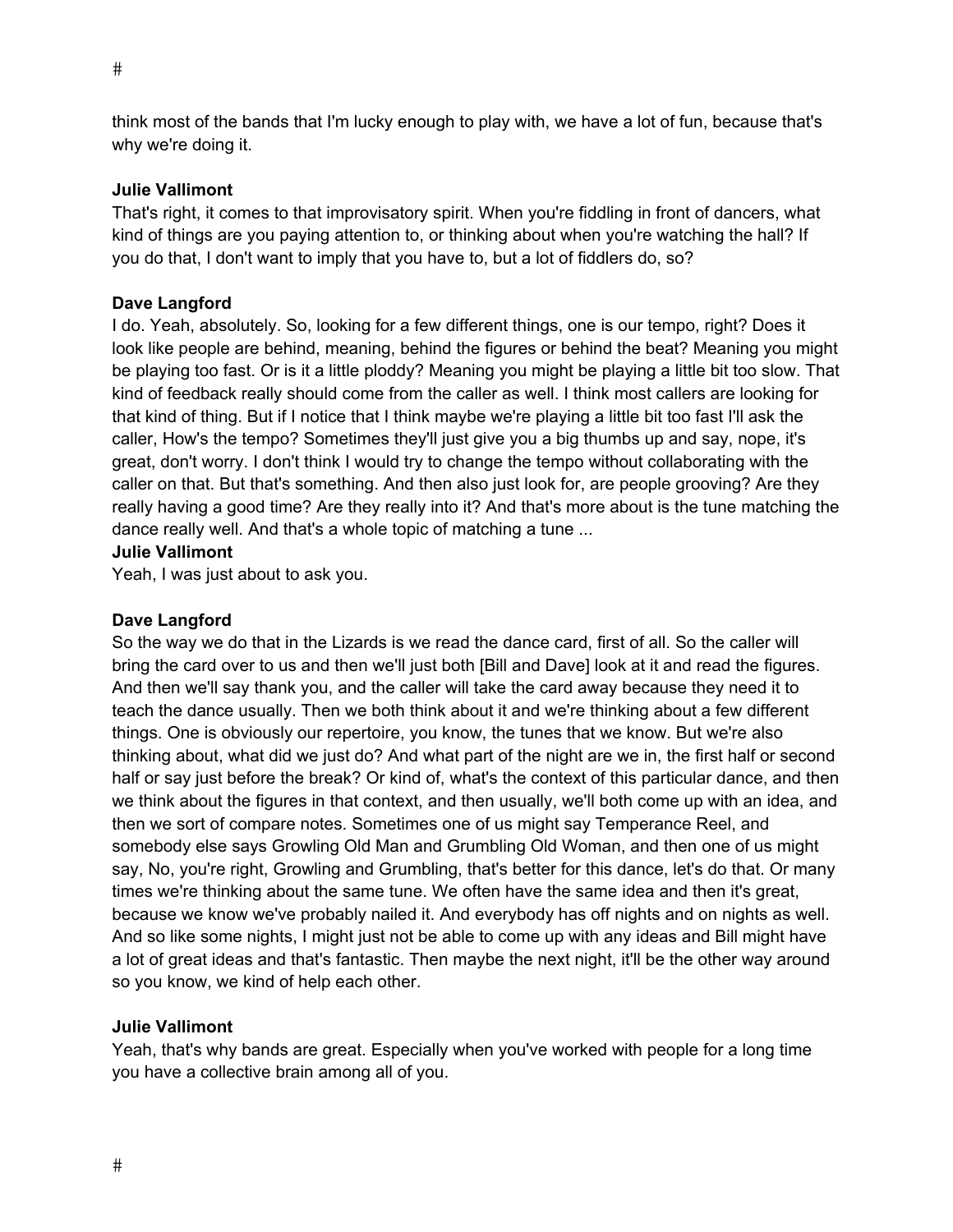Exactly. Sometimes we'll say to Kate, We don't have any ideas, what do you want to do? So that's really it, but I think it's all rooted in the figures of the dance and not just necessarily where the balances are but just kind of the flow of the whole thing.

#### **Julie Vallimont**

Like all those different things, like chunky or long moves? Or are they walking a lot? Or all those kinds of things like, what's the choreography like? I like it when I'm looking at the card and the caller will tell me things about the storyline of the dance that I can't always see from looking at the card, like, Oh, you're away from your neighbor, or your partner, and then you get reunited later on, or there's this flirty moment with your shadow or whatever. It's helpful when they say things like that because it affects what you pick.

#### **Dave Langford**

Yeah, I love it, actually, when callers, they've got some kind of hint like they'll come over and say, this is very kind of steamy or something [Laughter]. It's their idea of the character of the dance. Some callers will write on the back of the card every time they work with a different band. A different band does a different tune or set of tunes, and so they might, you know, keep track of those on their card and say, Well, other bands have done A, B or C, those are possible tunes that I've seen work well for this list. Lisa Greenleaf actually has spent in the past a lot of time listening to recordings that she made of various bands to the extent that she knows your repertoire pretty well. And so, a program from Lisa, for most of the dances, will include, This is the tune that I want you to play. We love that because it just takes all the decision making out of it. She won't do that for for all of them, like maybe there'll be a couple in there, it's like, your choice of this style, something like that. But a lot of the program will be there with tunes that she has, you know, listened to, recordings of you doing at dances with her, and has decided are a really good fit for this dance that she's going to do and that's fantastic.

#### **Julie Vallimont**

I feel like in a lot of bands, when you play a tune, and say you haven't arranged it, like you've never rehearsed it or just decided that it goes this way, after a while the tune falls into a way that you play it as a band. Like, this is always going to be happy major, and this one has a funky backbeat or whatever. How much do you do that? It's very hard for me, as a rhythm player, to approach the same tune a different way every time especially if it's the same fiddler playing. It always inspires me to want to accompany it the same way. Like does Temperance always sound the same? Do you ever play like a bluesy Temperance? Do you know what I mean ... or do you kind of treat it the same way and improvising around it every time?

#### **Dave Langford**

Good question. I would say that some tunes, you could approach a very different way, depending on a lot of the factors that we were talking about earlier, like where you are in the evening, and what kind of dance it is. So there are certain tunes that you could give different treatments to I think, for sure. When I think about Temperance, like if we start the evening with that a lot, then often we're going to play it similarly from night to night, because we want to start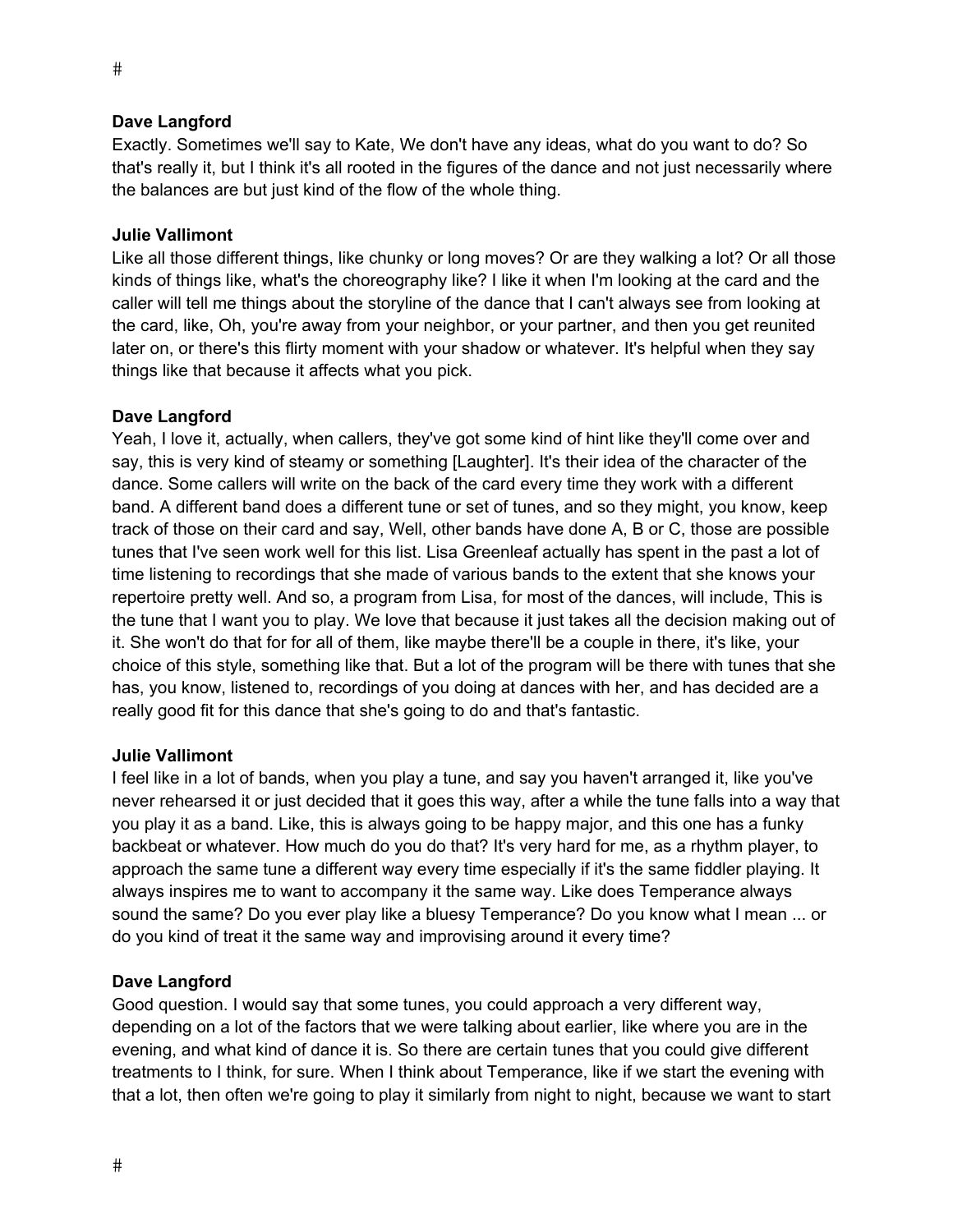with a bang and we want to start with a lot of energy and not necessarily play it fast but give it a lot of energy and build it up so that by the end of it we're kind of wailing on it, so that it gets people really excited for the evening. Right out of the gate, to start with something that has a ton of energy and a ton of creativity and a lot of contrast where you really take it somewhere.

# **Julie Vallimont**

We've been talking about Temperance so much maybe you should play it for us so we can hear what it sounds like. Would you be willing to do that?

# **Dave Langford**

I could do that.

# **Julie Vallimont**

We haven't even heard it yet. I hear it in my head because I've heard you play it before, but our listeners haven't.

# **Dave Langford**

Let's see, maybe I'll do it a little bit lopey or something. [Dave plays Temperance at a moderate tempo].

# **Julie Vallimont**

Great tune.

# **Dave Langford**

It's a good tune for sure.

# **Julie Vallimont**

Yeah. I mean, that tune is interesting, because I feel like it kind of demands certain chords. But then also it doesn't, like you can sub out a lot of those chords for other things.

# **Dave Langford**

Absolutely.

# **Julie Vallimont**

I like tunes like that, where they ask gently for certain chords, but then you can do whatever you want so it gives you freedom. You can either play it straight, or you can kind of mess around with that.

# **Dave Langford**

I think that tune is pretty wide open. There's a lot of different things that you could do harmonically.

# **Julie Vallimont**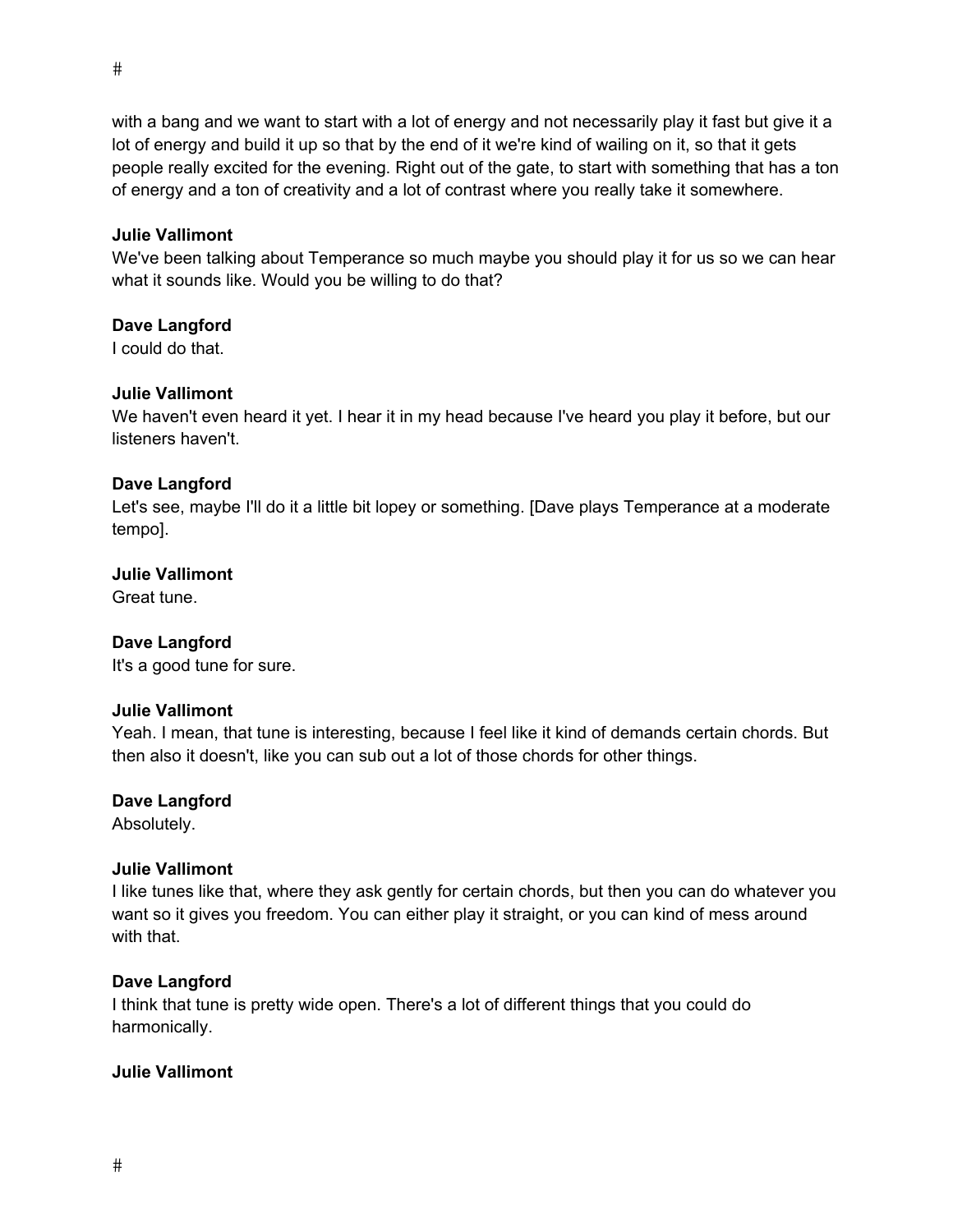I imagine if it's a tune that you play a lot with the Lizards, it's got to have lots of fodder for improvisation to last you 30 years or however long you're going to keep playing this tune. So I'm curious, in a band like the Lizards, since we've been talking about that, how many tunes are in your regular rotation? Especially if you only play one tune for a lot of dances, you're cutting in third the number of tunes that you have to play? Is it 20? 100?

# **Dave Langford**

That's a really, really good question. I don't think I could answer it off the top of my head, I think, probably in terms of regular rotation it's probably, maybe a few dozen. But we all know a lot of tunes and so we can kind of reach in and there's lots of different tunes that we have, that we know. If we get into a certain situation, where we either get asked for that tune ... Like, for example, the Butterfly is not a tune that's in our regular rotation, but it's something that callers ask for from time to time, because there's a specific dance choreographed to it.

# **Julie Vallimont**

It's a slip jig.

# **Dave Langford**

Exactly, yeah. And so, sure, we'll play the Butterfly. Then there's other tunes that have unusual forms. There might be either a 48 bar tune, or a 40 bar tune, like Hell Broke Loose in Georgia. So again, we can't play Hell Broke Loose in Georgia every night because you need a dance. Probably a square dance that has a 40 bar form, but callers do have dances like that, and occasionally they'll whip around and ask for something like that and then we say, Oh, fun, okay, cool. We get to see what we have.

# **Julie Vallimont**

Do you keep a setlist as a band?

# **Dave Langford**

No. We used to.

# **Julie Vallimont**

Yeah, that's the thing. The three of you, you all know so many tunes you've been playing for so long. You've got all sorts of tunes but I guess you never forget what tunes you know, or if you do somebody else will remember, right?

# **Dave Langford**

Yeah. Stomp Rocket with Glen Loper and Bethany Waickman, that's a newer configuration. So we do have a setlist. We have a list of tunes that we work off of. So I think both approaches are fine but it's also good to go outside your setlist from time to time. Some tune just might come to one of us and then we'll say Hey how about this, do you know that one? And if everybody does then, you know, then we'll try it out.

# **Julie Vallimont**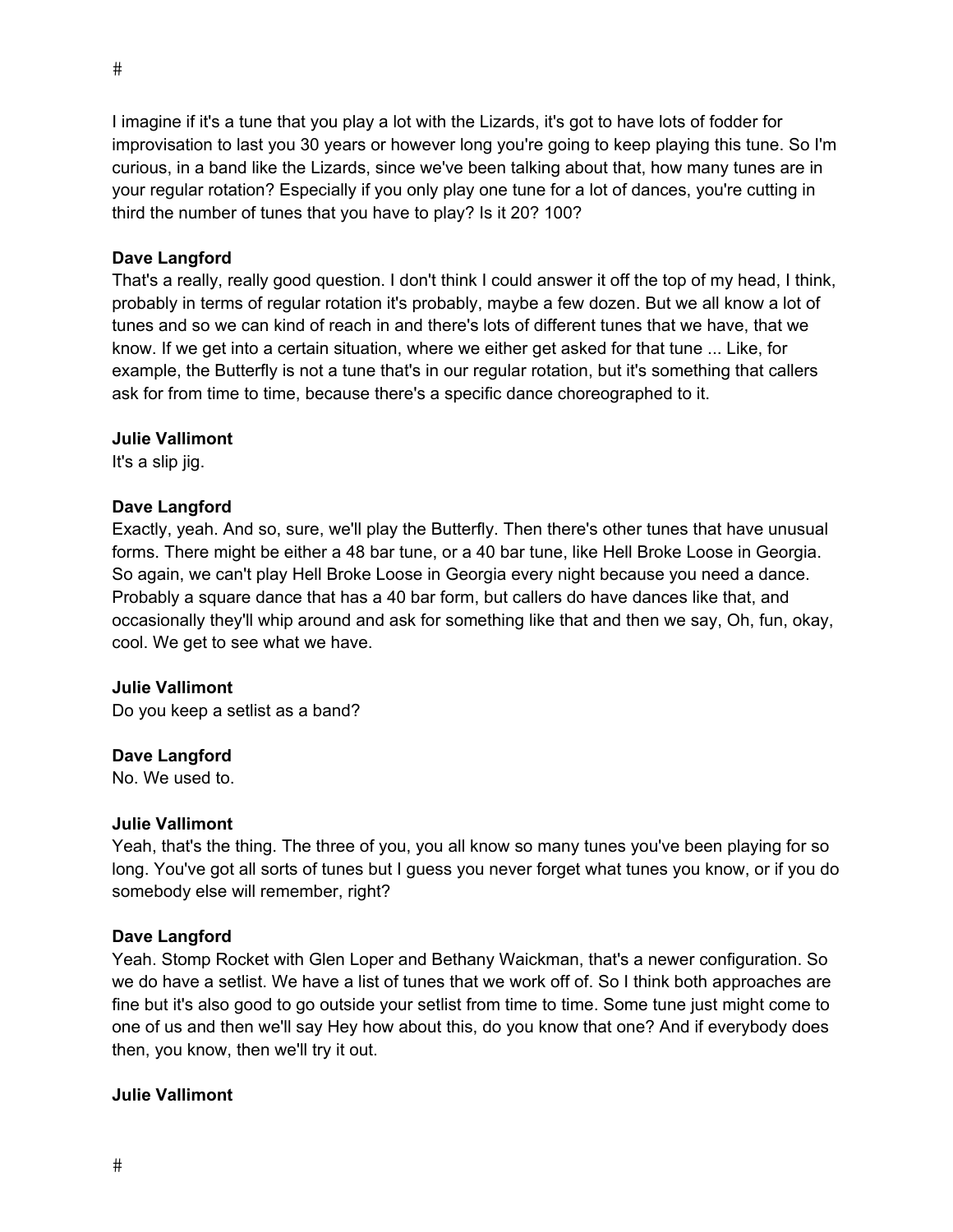$\#$ 

What if everybody doesn't? Do you do it anyway sometimes?

**Dave Langford**  No, probably not.

**Julie Vallimont**  No.

**Dave Langford**  No, I mean everybody's got to feel comfortable.

**Julie Vallimont**  Unless somebody's game for that.

**Dave Langford**  Yeah.

#### **Julie Vallimont**

I guess with either of these bands you have to have enough tunes on your setlist to probably get through a dance weekend, it's probably a decent size setlist if you play a lot of dance weekends.

#### **Dave Langford**

Yeah, absolutely, but you can repeat tunes at a weekend too because at a weekend you're typically doing a couple evening dances and then maybe workshops during the days. And so we wouldn't do a ton of repeating of tunes but we might repeat one or two if we couldn't think of anything better the second time.

#### **Julie Vallimont**

Do you think the dancers notice? Do you think they ever notice? I feel like they don't a lot of the time.

#### **Dave Langford**

I agree with you. I think a lot of the time they don't, but some folks would. I mean, some folks do have favorite tunes. As I'm sure you've experienced, somebody will come running up to the stage after you play something and they'll just go, That's my favorite tune, thank you so much for playing that. Occasionally somebody will come up and say, You just played my favorite tune and I wasn't dancing can you play it again this weekend and let me know so that I can make sure that I've got a partner? And we'll say Sure, yeah, we'll do that because, you know, why not?

# **Julie Vallimont**

There are a lot of dancers who listen to CDs of contra dance music or other kinds of fiddle music. They know the names of the tunes. A lot of them are musicians. But then there's dancers who don't know anything about the music. Like when I started contra dancing, I knew nothing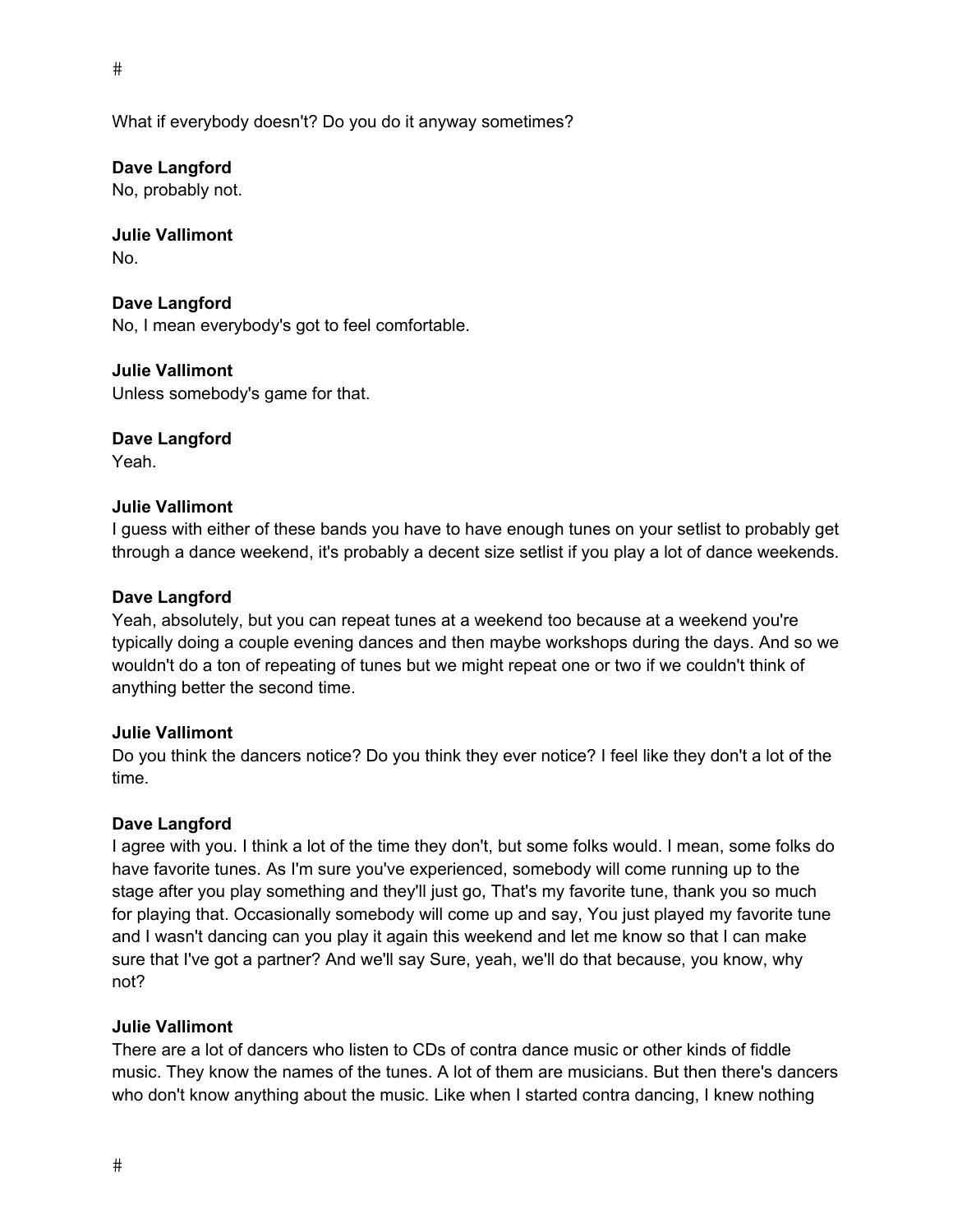about the music. I didn't know the difference between a jig or a reel or anything like that, and it's great that you don't have to know the music. I feel like in that case, people recognize grooves and arrangement treatments. Like, if you always play a tune with a halftime groove, they would notice if you repeat it because the groove would be the same. I'm a nerd about tunes, I love collecting them and having a giant list of them. I love not repeating things. It's almost like a challenge to me. Like, can you get through a weeklong camp and not repeat anything? But say there's a tune that you've worked out this cool sexy arrangement for with a riff or some big powerful thing, and then repeat it later on, but without the whole arrangement and all the underpinnings. Just let it be itself and bring out another aspect of the tune, that's really fun. Because sometimes tunes in arranged bands can get pigeonholed into one thing. A lot of these tunes, they have different sides of themselves that they want to reveal from time to time.

# **Dave Langford**

Very true. I've noticed that beginning dancers, I think, have a hard time really hearing the music, because they're learning to do the dance, right? So it's almost like you can either listen to the caller or listen to the music. A number of people have talked to me about making that transition from a beginning dancer to a more intermediate dancer, let's say, and then all of a sudden realizing, Oh my goodness, there's this band up there and they're playing live music and it's really good! [Laughter] And then like, listening to the music too much, and then sort of missing the cues in the dance because they're listening to the music so hard. It's just kind of a fun, funny dynamic.

# **Julie Vallimont**

Yeah, they start noticing more details. Man, I remember when I was a new dancer. I mostly learned to dance at the Monday Yankee Ingenuity dance at the Scout House in Concord and then also at the Thursday VFW dance. I just remember every week at the Monday dance, I was so lost as a dancer. I was just trying to latch on to Kate Barnes's left hand like the basslines on the piano and Cal Howard on bass. That is what I latched on to as a dancer, like, the bass outlining the chords and just laying it all out cyclically you know, every time through the tune. I couldn't keep track of a reel, there are too many notes. Reels to me, in the beginning, sounded like you put a bunch of notes in the blender. [Laughter]. I couldn't follow them that fast. Now, of course, it's like after a while your brain learns to understand the patterns. It's like learning a language and once you speak it, it all makes sense but in the beginning, it didn't.

# **Dave Langford**

Well, it's interesting to me, though, because you're a musician. You're coming at it as a musician with musical knowledge and sensibility and it was still hard for you to take it all in, right?

#### **Julie Vallimont**

Oh, totally. Absolutely. Yeah, it's interesting. Do you play for family dances or beginner dances or weddings or things like that?

# **Dave Langford**

Absolutely.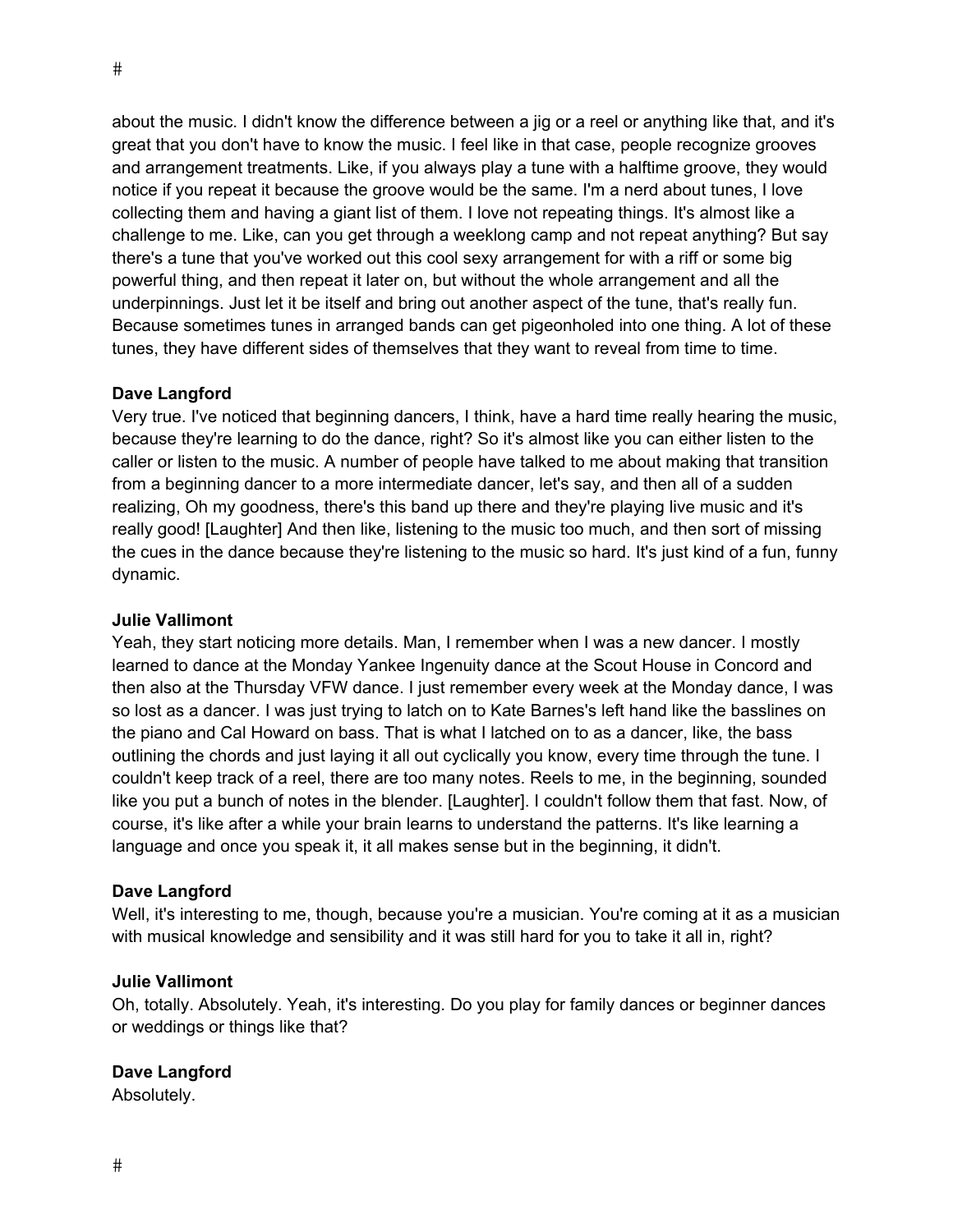Yeah, if you're playing for those kind of events, what do you do differently?

#### **Dave Langford**

Well, I think for family dances it's all just pretty simple, right? You just keep it really, really simple and really accessible. For about 10 years, probably the decade of the 2000s, I played a lot at Ogontz Camp in northern New Hampshire, where CDSS was running family weeks. I think the first one was in 1999 and then they ran one week a year for maybe three or four years. Then there was a big demand for family programs and they added a second week, and they did two weeks for maybe another five or six years. And then, I don't know, like this big group of kids got older or something, and the demand for family programs started falling off again. I did one or two of those family weeks, every summer for probably 10 years, including program directing three of those years with my wife Anne [Goodwin], and that was a blast. So we got to sort of run the show. We got to hire the staff and put the week together. And then once everybody got there we sort of ran the show, and made sure everything went smoothly and solved any problems. That was really, really, really wonderful. Those family weeks are so incredibly special. Probably my favorite thing about them is watching the different ages of kids interact with each other. Because the older kids, they start to take care of the younger ones and sort of try to make everything okay for them. It's just so, so cool to watch. Those family weeks are always very ... you know, big emotions. Just seeing all the amazing things that go on and how the kids do in that environment.

#### **Julie Vallimont**

So many fun times. I've never been to Ogontz Camp, but I've heard so many great things about it and people just talk about it as this beloved thing.

#### **Dave Langford**

It's very beautiful. It's a very, very beautiful part of New Hampshire, this very picturesque little lake, and very little else around besides just the camp.

#### **Julie Vallimont**

What a cool experience as a kid to get to go to a dance camp like that with your family. At least I think, maybe some kid's like Oh I have go to dance camp with my family and it's like the least cool thing in the world to them. I feel like some friends I know who grew up in the folk scene think it's uncool, but then they reach an age where it's cool again, and as an adult, they're like really glad they did it.

#### **Dave Langford**

Yep. I know what you mean.

#### **Julie Vallimont**

Did you ever go to NEFFA with your parents?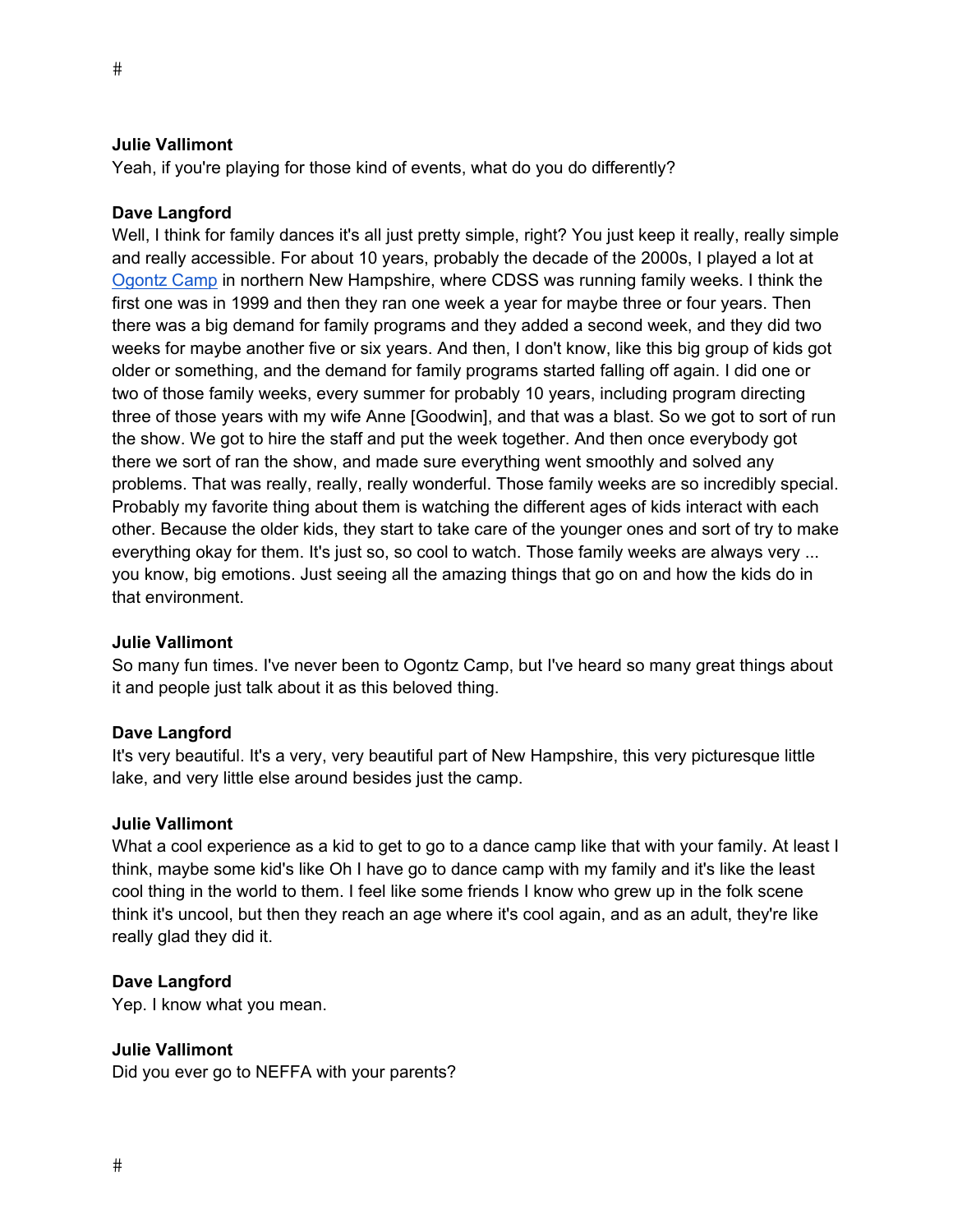No.

#### **Julie Vallimont**

So you went there in utero.

# **Dave Langford**

Yes, exactly. In fact, I think my parents had really stopped dancing. Aside from those few dances that I was talking about that we went to when we were kids in somebody's house, but they weren't going to regular dances. Once I got into college, and I started doing more dancing, I brought my dad to a New Year's Eve Dawn Dance and he danced all night and he drove home. [Laughter].

# **Julie Vallimont**

**Wow.** 

# **Dave Langford**

He was unstoppable. That kind of got them back into it and they did quite a bit of dancing after that and my dad is still going to dances today in Connecticut. Right now there's a few dances back in business in Connecticut. Also he started working on the sound gear so he's kind of doing sound for the Hartford dances and also training other people up on how to do the sound.

# **Julie Vallimont**

I totally forgot, my brain spaced but I've met your dad. I met him at Ralph Sweet's Powder Mill Barn where he came and I was playing there and someone else in the band was like, that's Dave Langford's dad. I think he was helping with the sound, that's so cool. That's nice you got him back into it.

# **Dave Langford**

He loves to dance and really enjoys doing the sound work as well.

# **Julie Vallimont**

So, how often do you play rhythm for contra dance, it's like we could switch and talk about guitar a little bit. For our listeners, Dave's in this lovely room that has two guitars and a fiddle in it.

# **Dave Langford**

I haven't played tons of guitar. So, at the average Latter Day Lizards weekend, I might play guitar two or three times for specific numbers that I play guitar on. But recently, well prepandemic, I started doing some gigs with Sam Bartlett and Eric Schedler. Supertrad is their duo and then they have Supertrad with guests. So I've been a guest of Supertrad and we've done maybe some four or five dance weekends or something like that. And so working with them, I was playing about a third of the evening on guitar and that was really super fun for me, I really enjoyed that. Those guys both play a bunch of different instruments and so we can all trade around a lot on different instruments and it gave me more of a chance to play guitar than I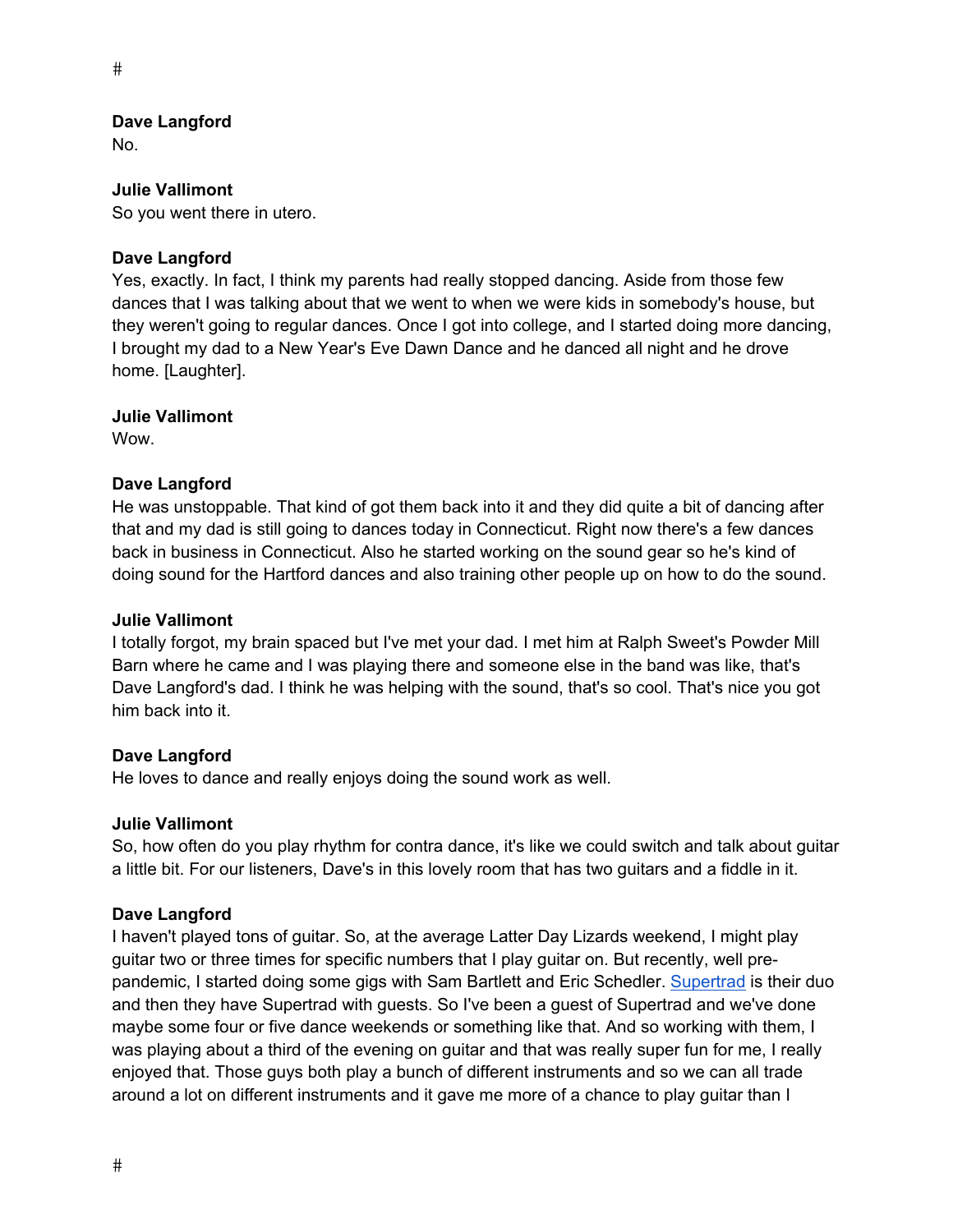usually do. The other thing about guitar is that I've been really focused on guitar during the pandemic, I've been playing less fiddle and playing more guitar.

#### **Julie Vallimont**

What kind of things do you play when you're by yourself?

#### **Dave Langford**

So I think I'm currently playing Time Will End, a Jeremiah McLane tune.

#### **Julie Vallimont**

That's a good tune.

#### **Dave Langford**

This Part of the World, beautiful Rachel Bell waltz. Tom Kruskal's which is a beautiful tune that is used a lot for English dances.

# **Julie Vallimont**

Yeah, Emily Troll and Amelia Mason.

#### **Dave Langford**

Exactly, and so that's really fun to play. This is a lot of F tunes. [Laughter].

#### **Julie Vallimont**

Do you like playing F tunes? Oh, I see you're capoed actually. You're capoed to the fifth fret on the guitar behind you.

#### **Dave Langford**

Yeah, that guitar is in standard. I made up a few tunes on guitar so that's been fun too. I've also been working on, both in DADGAD and in standard, just playing melodies for more tunes, sort of the flat picking. I could play a tune I made up if you like?

#### **Julie Vallimont**

Oh, I'd love to hear that.

# **Dave Langford**

So this guitar is in standard. This is called Running the Ridge. [Dave plays a flatpicked guitar tune].

#### **Julie Vallimont**

That is a sweet tune.

# **Dave Langford**

Thank you.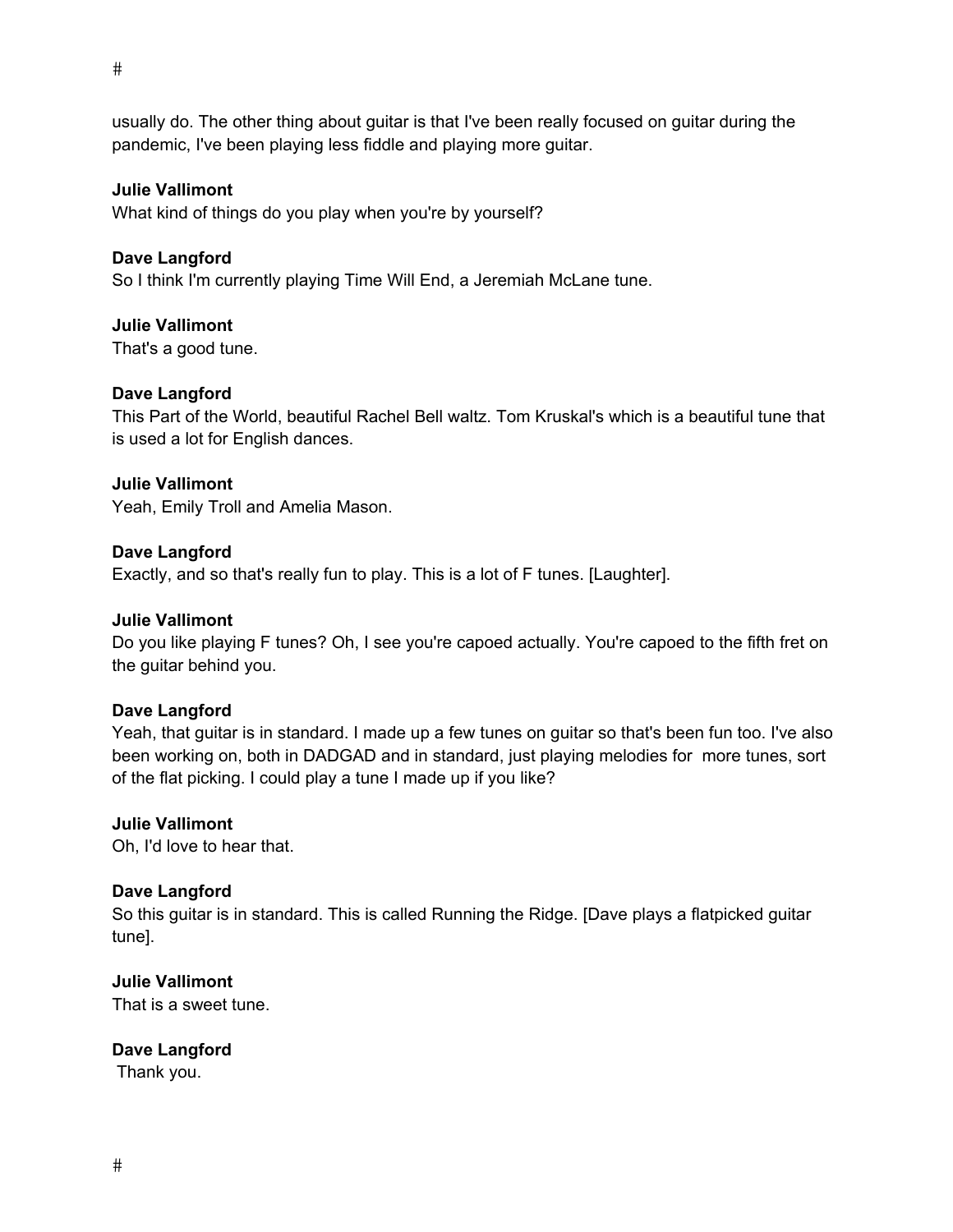$\#$ 

# **Julie Vallimont**

It just sounds so beautiful, the guitar has a really nice tone.

#### **Dave Langford**

Yeah, that's a Martin 000-16.

# **Julie Vallimont**

Have you had that guitar for a long time?

#### **Dave Langford**

Yes probably like 25 years or something like that.

#### **Julie Vallimont**

It sounds like an old friend when you play it. That's great. Man, that's something that we don't get to hear. Now I want to just hear you play guitar all the time, forget fiddles. I love your fiddling, but at dances we only get to hear like one aspect of somebody's musicality. And then there's all these fun things about people that we don't get to hear. Will you play guitar for us for like another hour? We'll have like, Contra Pulse bonus edition. [Laughter].

# **Dave Langford**

I could break out my other guitar which is my new guitar. It's a Martin OM-45.

# **Julie Vallimont**

Yeah, is that one in DADGAD?

# **Dave Langford**

That one is in DADGAD. I always wanted a fancy guitar. So I ordered this from the Music Emporium in Lexington in January, and it arrived in July.

#### **Julie Vallimont**

Beautiful blonde guitar with some inlays around the outside.

# **Dave Langford**

So it's Mexican Rosewood, also called Cocobolo. Then Koa wood binding, sort of Koa around the edges and a Koa strip in the back.

# **Julie Vallimont**

Oh, that's beautiful.

# **Dave Langford**

So this is This Part of the World by Rachel Bell. [Dave plays a slow beautiful waltz on guitar].

# **Julie Vallimont**

Beautiful.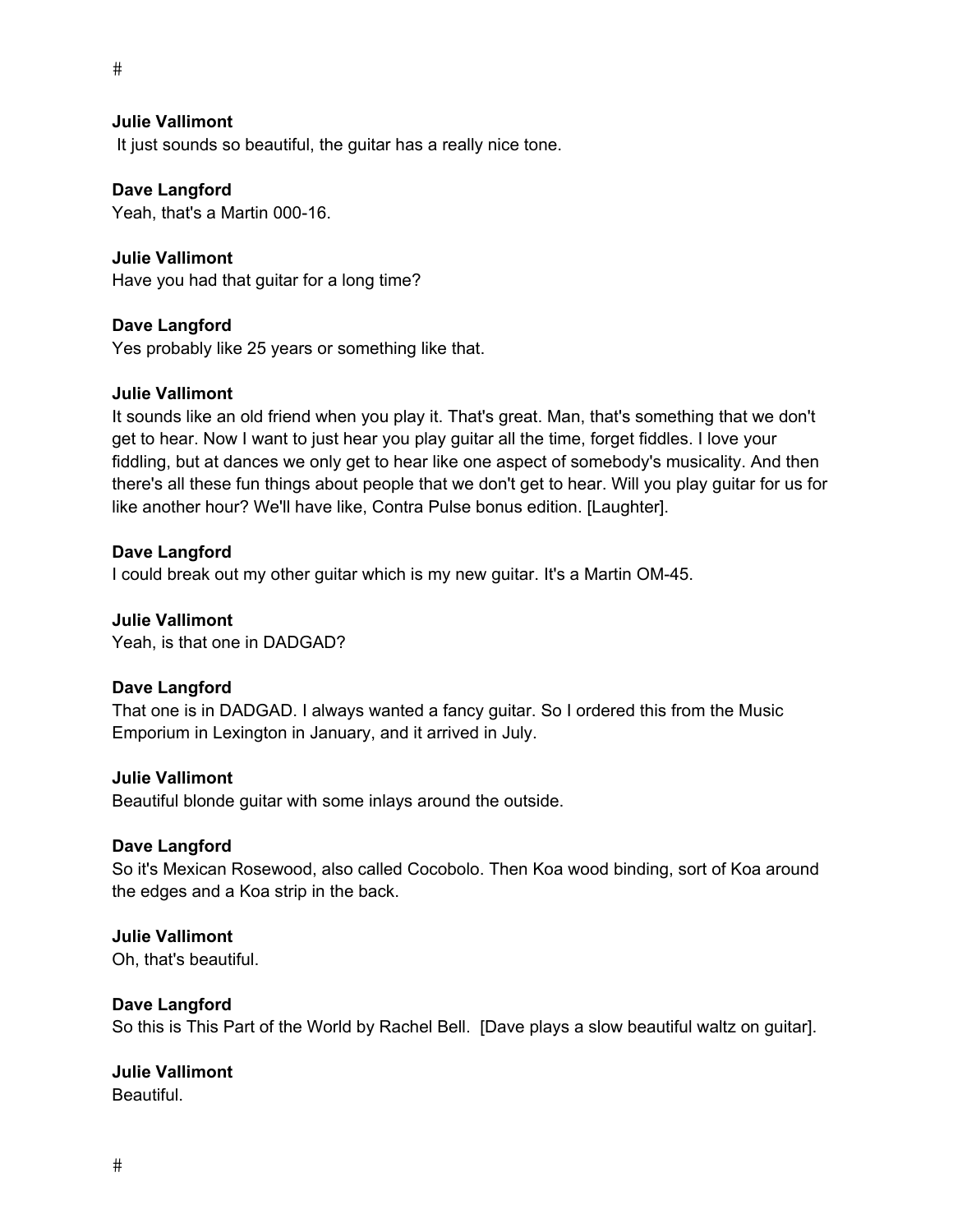Thank you.

# **Julie Vallimont**

Lovely tune, well played, I felt moved. It's like you get that feeling of oh, that is just what I needed and I didn't even know I needed that and that was so good. It made me feel so nice. That's one of the things I love about contra dancing. It's like, you're like, oh, go dancing, and then you get there and you're like, that is just what I needed. Right? And you don't even know. A lot of us miss that feeling so much. Because it's been like two years now, almost. Almost two years, not quite, but a year and a half. Thank you for that moment.

# **Dave Langford**

You're more than welcome.

#### **Julie Vallimont**

Yeah, and Rachel Bell has a tune book named after that tune it sounds like.

# **Dave Langford**

Exactly.

# **Julie Vallimont**

Yeah, a lot of great tunes on there. It's neat that during this time, when you haven't been playing for dances, you've been exploring these dance tunes, or other tunes by composers who write dance tunes, and playing them on the guitar and just having quiet time with them.

# **Dave Langford**

When all the dancing stopped a year ago, in March, I felt for a while, like, what was the point of getting the fiddle out? I don't know. I was sad about it. Dozens and dozens of things that were on the calendar, all of a sudden were dropping off. And so I just kind of focused on the guitar for a while and that was a good thing to do. I've been getting back to fiddle some and done a few gigs recently. Which was two weddings in Vermont this fall, interestingly enough. Both of them were very remote areas of Vermont at the ends of dirt roads at farmhouses. And, you know small crowds of people and very well ventilated barns and it all felt pretty safe. It was really, really wonderful to play for dancing again. It was really amazing.

#### **Julie Vallimont**

Yeah. I can only imagine. You know, it's coming back in trickles. Some people feel ready and some people feel not ready, both from the musicians and the organizers and the dancers. Yeah, it's coming back. But we still have a little ways to go before it would feel like full on, go without thinking about it. Some people I talk to aren't playing music at all. Other people are playing music a little differently and so it's good that you still have that connection. Yeah, wow, I totally lost my train of thought, now. I just love the sound of that guitar, you hypnotize me and I forgot how to talk. What were we talking about? [Laughter].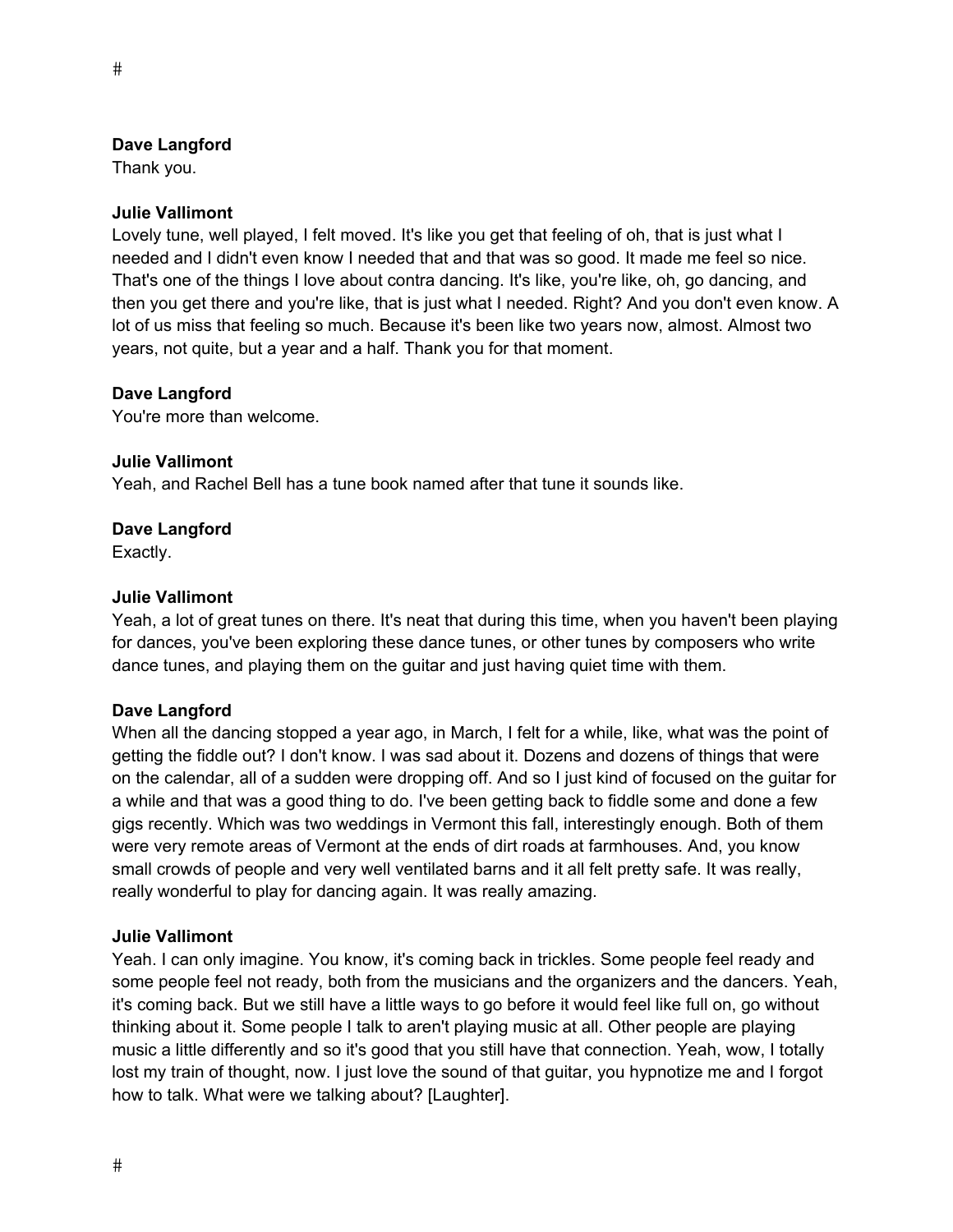Couldn't have been important. [Laughter].

#### **Julie Vallimont**

What do you think's gonna happen with music in the future in terms of tunes, like all these new tunes coming along, do you like to learn new tunes? Where do you get tunes from?

#### **Dave Langford**

I do like to learn new tunes. I think a lot of the new tunes come from people that are creating them. Some of my favorite tunes in recent years are newly composed tunes like William Blake's Dead by Rodney Miller. Like Da Lounge Bar is another one that I really like. Jeremiah McLane has a fairly new-ish tune called April and Joe's that I really enjoy, it's an A tune. I did do a couple of weeks at Pinewoods this summer, kind of in the lull between July and August, when things were feeling a little safer for a while. CDSS ran some programs at Pinewoods and CDS Boston ran the July 4th weekend. There was kind of a mix of musical veterans like me and younger players and I love the younger players. They're fantastic musicians and fantastic people and I don't know where they're gonna take this music, but it's gonna be somewhere good, I think.

#### **Julie Vallimont**

That's so cool. You write tunes from time to time. What's your process like? Do they just sort of come out?

#### **Dave Langford**

Yes, exactly. That's exactly what happens. I have never sat down to write a tune. One of them called Billy in the Rearview, I wrote when I was actually at Ogontz camp. I was having some trouble with my sound, it was either my pickup or there was something that was going wrong with the system. I don't quite remember, but whoever was doing sound there knew that I was having trouble and said, Dave, let's just go over to the hall and sit down and you play some stuff and I'm going to try to troubleshoot what's going on with this gear. While I was sitting there and he was troubleshooting, I just started noodling and that tune Billy in the Rearview came out.

#### **Julie Vallimont**

That's a fun tune.

#### **Dave Langford**

It's also the same with that tune that I just played, Running the Ridge that came out after I'd been doing a lot of different flat picking, working on a lot of different flat picking tunes. I don't remember exactly how, but I just started playing it, I played the A part, and I thought, well, that's nice. And then I thought, well, what would the B part sound like to that? And again, it just kind of popped out. It's almost more like the tune reveals itself to you as opposed to that you're creating something, at least for for me. And then you just have to hope that it's not a tune that anybody's already written that you're just remembering.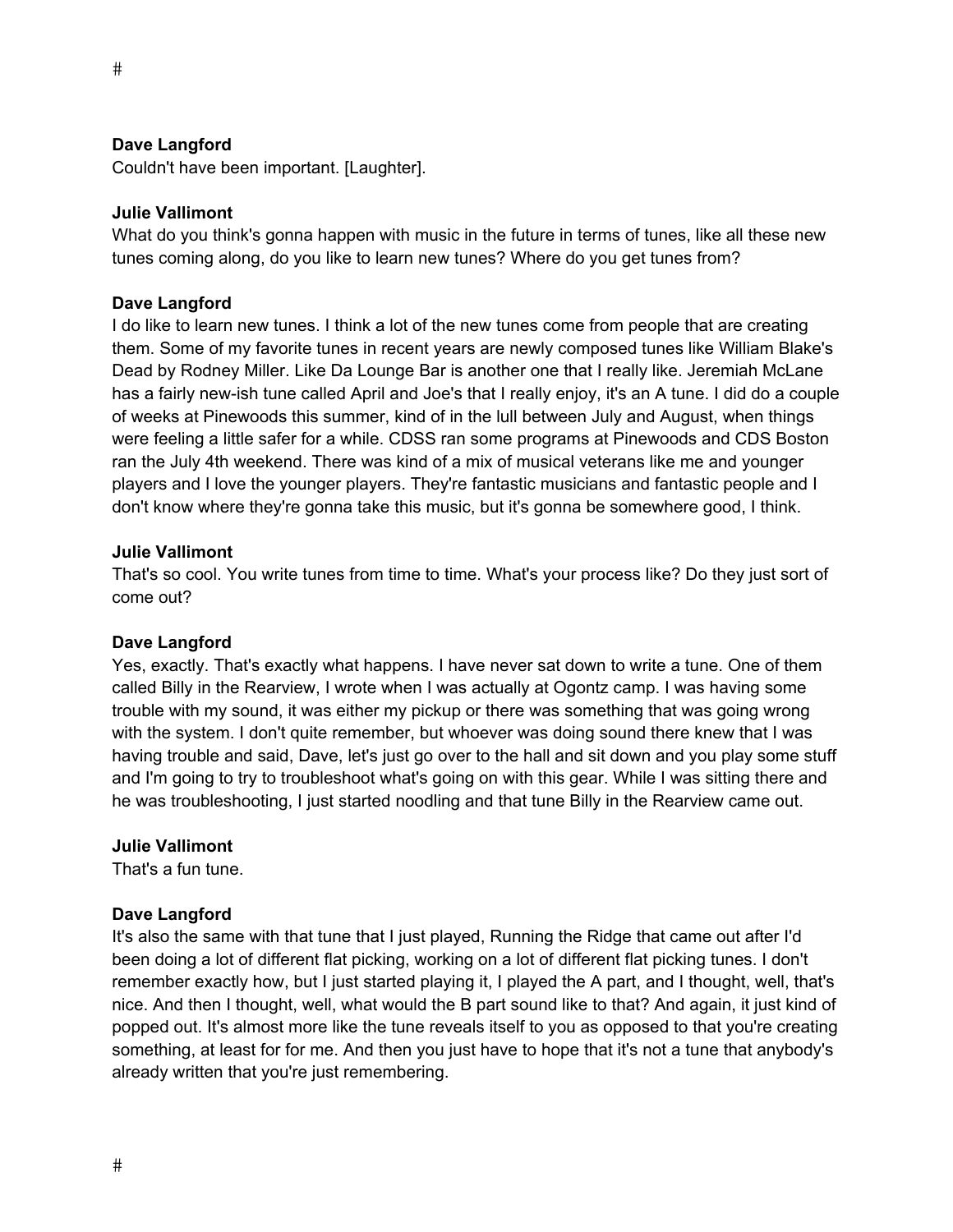Yeah, it's like by working on, say, flat picking, your hands are like absorbing all these patterns from all these different tunes and your brain is soaking in the sound of all these things and then they get rearranged and they get filtered through you and then they come out in some new way, right?

#### **Dave Langford**

Yes, exactly.

#### **Julie Vallimont**

Or it's a tune that already exists, which we've also all done. Oh, those patterns filtered through my hands a little too unchanged from how they went in there. [Laughter]. So, I remember the days of Big Bandemonium back in the day. This is a band with horns, lots of people on stage and a more arranged sound. I just remember hearing that band at Greenfield at the Guiding Star Grange, just the wall of sound, the energy, what was that like?

#### **Dave Langford**

It was phenomenal. I would say the most phenomenal thing about it was watching how people danced to the Big Bandemonium. We had one medley which was starting with a D minor jig, and maybe just three times through this pretty standard nice D minor Irish jig, and people are dancing, like the way they normally dance. And then we went into I Found a New Baby, the swing tune, with this massive full horn arrangement and all these harmonies and the whole band just shifts into high gear and people kind of almost jumped out of their skin. It was really just amazing to watch. Just like the whole way they held their bodies changing, the way they interacted changed and it was an incredible, incredible thing. The Bandemonium did go to Portland, Oregon one year and Kim Appleberry, who runs that weekend, sent me a clip pretty recently that I had never seen before of the Bandemonium in Portland and so I'll share it with you, Julie, you can post it along with this so people can take a look at it.

#### **Julie Vallimont**

Yeah, that'd be so fun.

#### **Dave Langford**

Yeah. But the Bandemonium was fantastic. One thing about it was that when we started there were three fiddles, which was Van Kaynor, Becky Tracy and me. Playing in a band with two other fiddle players was just a gas. It was just so much fun. We did make a recording called the Big Bang, and when we made that recording, we got to work out all these really nice three part harmonies and just had such a really fun time together doing that. And then Lise Brown, who was the band leader and did many of the arrangements. [She] is an amazing player, but also an amazing arranger and created these ... Some of the arrangements were more like swing tunes, but some of them were just for fiddle tunes. Actually, she did do an arrangement for Billy in the Rearview, which was fantastic. The power of that band was so remarkable and incredible, it was really, really fun to be part of.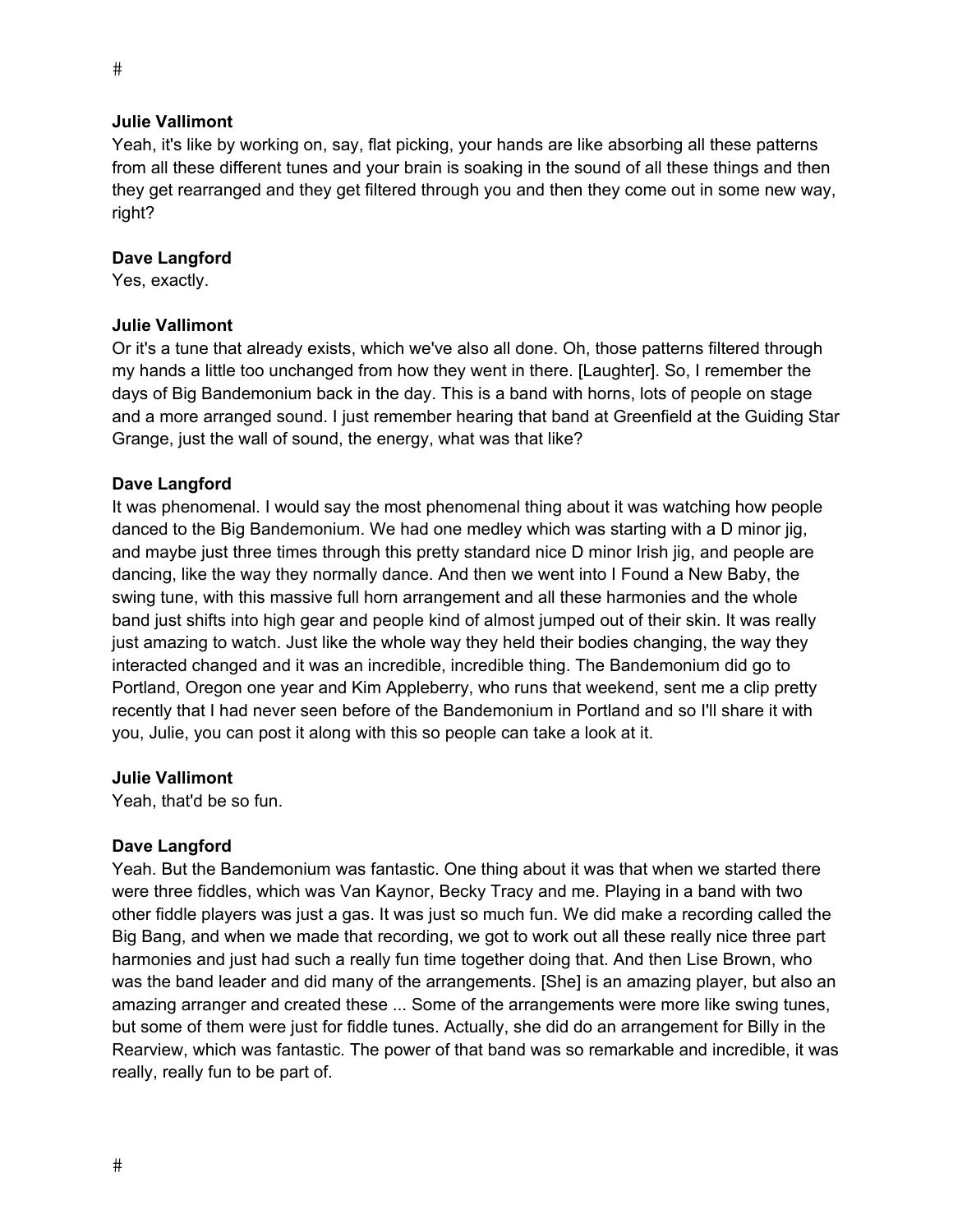Who did you have as the rhythm section?

#### **Dave Langford**

So at the beginning, I think Keith Murphy was part of the rhythm session, and I think Corey DiMario played bass, and Kate Barnes played piano. I think at some point, Keith and Becky got too busy so Van and I stayed just as two fiddles. So we didn't get another fiddle player. I think at that point Ann Percival joined and it had a bit of a different sound, but it was really good. Ann was part of the Portland, Oregon Bandemonium. I think Mark Hellenberg (Pokey) was on that date too. I think that might have been the only Bandemonium that we had drums for and it was really it was really amazing.

#### **Julie Vallimont**

It's over the top, there's just nothing like it. All these different things you can contra dance to. Was there sheet music? Were the arrangements written out like horn parts and stuff?

#### **Dave Langford**

Yes. So the horn players all had books and they played right from the books. And then for some of the tunes the fiddle players had sheet music, some of them we didn't, some of them we didn't need it. But a bunch of it was reading for sure.

#### **Julie Vallimont**

Man, just listening to the three of you play triple fiddles. I remember that lineup, back then I used to dance to you guys, that was so fun. Because often it's double fiddle where there's a melody person and then the other person is either unison or harmony. But the third person is the wildcard, right? The third person could do anything they want to. Fun moments. Well, this has been really great to talk with you and just think about all this stuff. Are there any other things you want to talk about? Anything else you want to add while we're here?

#### **Dave Langford**

No, I think we covered a lot, Julie. I really appreciate you and our time here and really appreciate talking to you about all of this stuff.

#### **Julie Vallimont**

Yeah, it's been fun to think about and I look forward to hearing whatever your secret surprise is that Stomp Rocket has planned for us. You know, we didn't talk about Stomp Rocket a lot. Here's the epilogue, which is, man, I haven't had the chance to hear Stomp Rocket a lot because you guys haven't been around for that long and our paths just haven't crossed because you're mostly at dance weekends and I'm at different dance weekends. But, Glen is a fun improviser. I imagine Bethany's holding down the fort on the guitar but Glen must be a fun person to play with, what's that dynamic like?

# **Dave Langford**